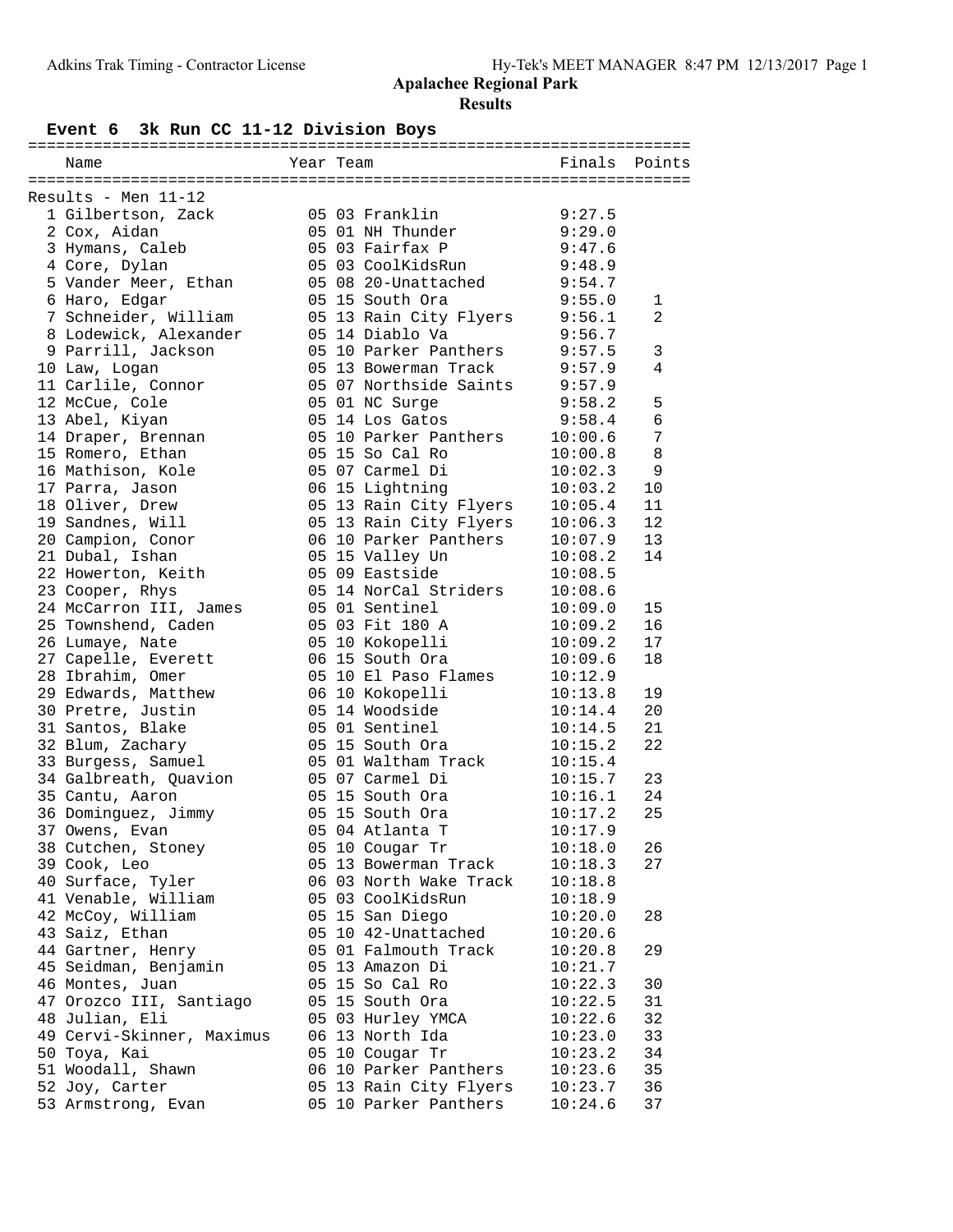| Event 6 3k Run CC 11-12 Division Boys |  |                        |              |    |
|---------------------------------------|--|------------------------|--------------|----|
| 54 Nieset, Jacob                      |  | 06 05 18-Unattached    | 10:25.6      |    |
| 55 O'Halloran, Luke                   |  | 05 01 Granite S        | 10:25.7      |    |
| 56 Kwizera, Enock                     |  | 05 05 19-Unattached    | 10:25.8      |    |
| 57 Sweeney, Kevin                     |  | 05 07 Carmel Di        | 10:26.1      | 38 |
| 58 Sarafoglu, Ryan                    |  | 05 16 Miami Eli        | 10:26.2      |    |
| 59 Bowman, Yadon                      |  | 05 09 Eastside         | 10:27.0      |    |
| 60 Wilder, Brendan                    |  | 05 01 Waltham Track    | 10:28.1      |    |
| 61 Mulvey, Timmy                      |  | 05 01 Forr XC          | 10:29.0      |    |
| 62 Garofalo, Joseph                   |  | 06 10 Parker Panthers  | 10:30.5      | 39 |
| 63 Simmons, Parker                    |  | 05 15 Valley Un        | 10:30.9      | 40 |
| 64 Smith, Ethan                       |  | 05 15 Valley Un        | 10:31.4      | 41 |
| 65 Stancescu, Vlad                    |  | 05 13 Bowerman Track   | 10:32.3      | 42 |
| 66 Barnhart, Bernardo                 |  | 05 16 14-Unattached    | 10:32.5      |    |
| 67 Cervi-Skinner, Zackery             |  | 06 13 North Ida        | 10:33.6      | 43 |
| 68 Troyer, Bradley                    |  | 05 10 Parker Panthers  | 10:35.4      | 44 |
| 69 Jacinto, Anderson                  |  | 05 01 NC Surge         | 10:35.4      | 45 |
| 70 Sewczwicz, Ryan                    |  | 06 04 River Rid        | 10:37.6      |    |
| 71 Stancescu, Andrei                  |  | 05 13 Bowerman Track   | 10:38.7      | 46 |
| 72 Lucero, Jude                       |  | 05 10 Sol Running Club | 10:38.8      |    |
| 73 Jaster, Ben                        |  | 06 03 Fit 180 A        | 10:39.4      | 47 |
| 74 May, Lachlan                       |  | 06 13 North Ida        | 10:39.5      | 48 |
| 75 Cutchall, Caden                    |  | 05 12 26-Unattached    | 10:39.7      |    |
| 76 Hunt, Thomas                       |  | 06 02 WolfPack         | 10:39.7      |    |
| 77 Howell, Blayne                     |  | 05 10 Cougar Tr        | 10:40.0      | 49 |
| 78 Bennett, Reilly                    |  | 05 01 Sentinel         | 10:40.1      | 50 |
| 79 Warren, Van                        |  | 05 14 NorCal Striders  | 10:40.2      |    |
| 80 Russell, Gabe                      |  | 05 05 Team Kent        | 10:40.3      |    |
| 81 Namingha, Wayland                  |  | 05 10 Flagstaff Roam   | 10:40.7      |    |
| 82 McGowan, Logan                     |  | 05 10 Parker Panthers  | 10:40.8      | 51 |
| 83 Brill, Andrew                      |  | 05 02 08-Unattached    | 10:41.2      |    |
| 83 Sanchez, Cruz                      |  | 05 10 Cougar Tr        | 10:41.2      | 52 |
| 85 Chavez, Orion                      |  | 06 10 Cougar Tr        | 10:41.3      | 53 |
| 86 Khalil, Tyson                      |  | 06 01 Haverhill        | 10:41.6      |    |
| 87 Snow, Jaden                        |  | 05 01 Notre Dame Track | 10:41.8      |    |
| 88 Parrish, Luke                      |  | 05 03 Fast Twit        | 10:42.0      |    |
| 89 Bourke, Ryan                       |  | 05 01 NC Surge         | 10:42.4      | 54 |
| 90 Bordelon, Jesse                    |  | 05 01 Nashua PA        | 10:42.4      | 55 |
| 91 Boutin, Nate                       |  | 05 01 Prospect         | 10:42.4      | 56 |
| 92 Wilson, Ian                        |  | 05 10 32-Unattached    | 10:42.9      |    |
| 93 Chennai, Inbaa                     |  | 05 13 Teammates        | $10:43.0$ 57 |    |
| 94 Swanson, Caden                     |  | 05 13 Bowerman Track   | 10:44.9      | 58 |
| 95 Clegg, Sean                        |  | 05 01 New Hamps        | 10:45.5      |    |
| 96 Timberman, Cooper                  |  | 05 02 Pacer Track      | 10:46.3      |    |
| 97 Kucal, Samuel                      |  | 05 01 NC Surge         | 10:46.4      | 59 |
| 98 Koppe, Christian                   |  | 05 03 Fit 180 A        | 10:46.5      | 60 |
| 99 Maweu-Smalls, Brian                |  | 05 15 San Diego        | 10:46.8      | 61 |
| 100 Jakuc, Joachim                    |  | 06 13 Cascade Striders | 10:46.9      |    |
| 101 Schaefer, Ryan                    |  | 05 07 Sauganash        | 10:47.3      |    |
| 102 Plesko, Logan                     |  | 05 13 Rain City Flyers | 10:47.6      | 62 |
| 103 Grissom, Ben                      |  | 05 07 Northside Saints | 10:48.1      |    |
| 104 Brown, Kenyele                    |  | 05 04 Walton Yo        | 10:48.9      | 63 |
| 105 Biltimier, Thomas                 |  | 05 07 Carmel Di        | 10:49.1      | 64 |
| 106 Courtney, Derek                   |  | 06 02 Hershey Blaze    | 10:49.6      |    |
| 107 Gruczka, Ryan                     |  | 05 01 02-Unattached    | 10:50.0      |    |
| 108 Weinmann, Renz                    |  | 06 02 Pacer Track      | 10:50.0      |    |
| 109 Bello, Caleb                      |  | 05 13 Teammates        | 10:50.6      | 65 |
|                                       |  |                        |              |    |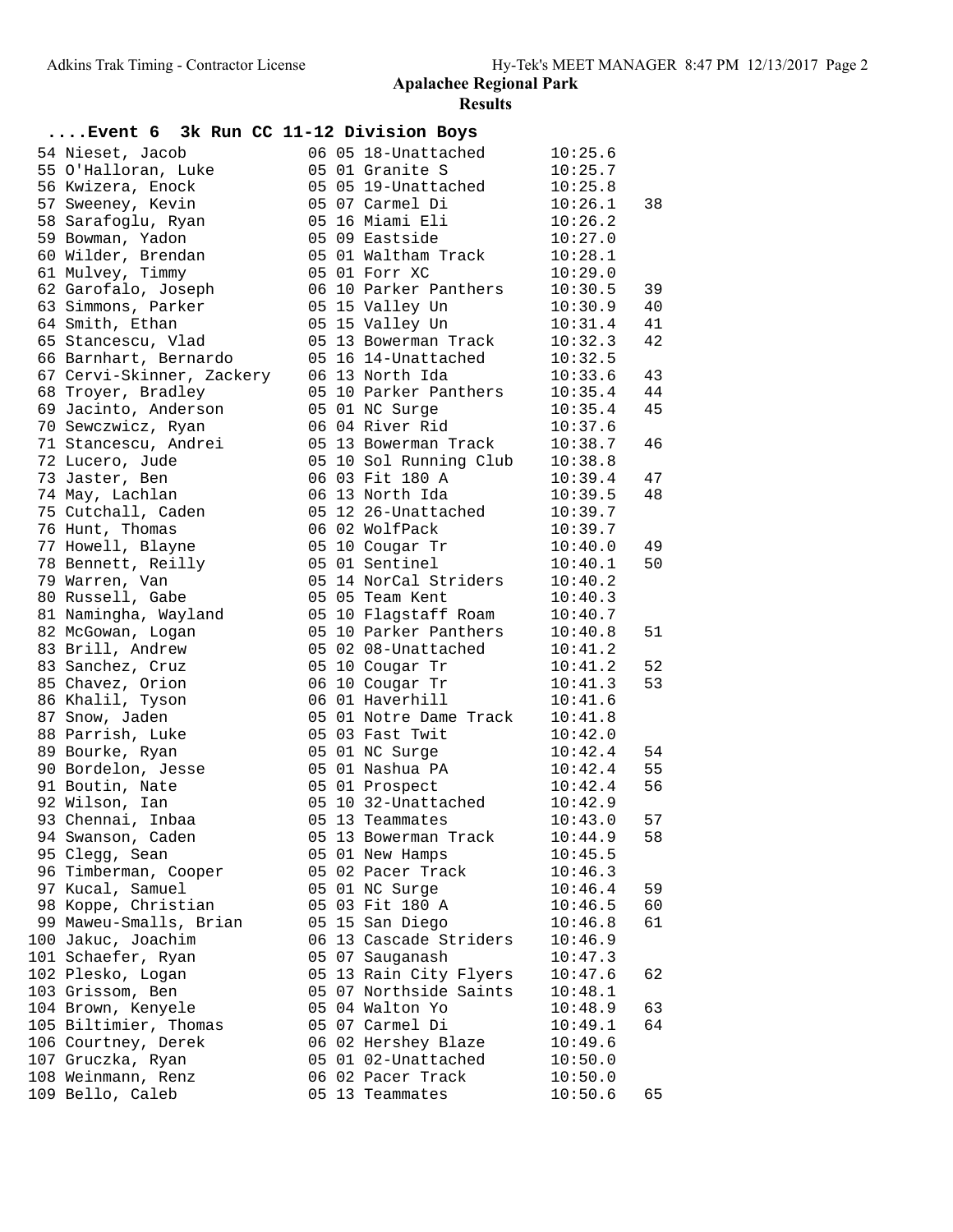| Event 6 3k Run CC 11-12 Division Boys                          |  |                                                        |              |          |
|----------------------------------------------------------------|--|--------------------------------------------------------|--------------|----------|
| 110 Pasello, Dante                                             |  | 05 12 Infinity Runners                                 | 10:51.1      | 66       |
| 111 Simas Jr, Phillip                                          |  | 05 01 NC Surge                                         | 10:51.2      | 67       |
| 112 Stickley, Garrett                                          |  | 06 03 Runners R                                        | 10:52.0      |          |
| 113 Buckman, Logan                                             |  | 05 14 Quicksilv                                        | 10:52.1      |          |
| 114 Murray, Simon                                              |  | 06 10 Norco Eli                                        | 10:52.3      |          |
| 115 Vinson, Ian                                                |  | 05 04 Great Strides 10:52.7                            |              | 68       |
| 116 Metcalf, Luke                                              |  | 06 15 Valley Un 10:52.8                                |              | 69       |
| 117 Mitchell, John                                             |  | 06 04 Walton Yo                                        | 10:53.4      | 70       |
| 118 Buchanan, Ayden                                            |  | 06 15 Valley Un                                        | 10:53.7      | 71       |
| 119 Riley, Levi                                                |  | $050204$ -Unattached $10:54.1$                         |              |          |
| 120 Rickey, Brennen                                            |  | 05 13 Speed Unlimited 10:54.4                          |              |          |
| 121 Hennegan, August               05 01 Prospect              |  |                                                        | 10:55.3      | 72       |
| 122 O'Shea, Finn                                               |  | 05 03 Fit 180 A                                        | 10:56.6      | 73       |
| 123 Wallace, Emmanuel                                          |  | 06 15 So Cal Ro                                        | 10:57.1      | 74       |
| 124 Stinson, Andrew                                            |  | 05 13 Sun City                                         | 10:57.3      |          |
| 125 Spencer, Kyle                                              |  | 05 13 McMinnvil                                        | 10:57.4      | 75       |
| 126 Highcove, Brady                                            |  | 05 01 Sentinel                                         | 10:57.9      | 76       |
| 127 Moore, Zane                                                |  | 06 13 Bowerman Track 10:58.5                           |              | 77       |
| 128 Voelker, Jack                                              |  | 04 12 Team Gree 10:58.8                                |              |          |
| 129 Wark, Owen                                                 |  | 05 13 McMinnvil                                        | 10:59.3      | 79       |
| 129 Gomez, Brendan                                             |  | 05 04 Mt. Pleas 10:59.3<br>06 16 14-Unattached 10:59.3 | 10:59.3      | 78       |
| 131 Matchev, Philip                                            |  |                                                        |              |          |
| 132 Turk, Eyan                                                 |  | 06 15 I.E. Stal                                        | 10:59.5      |          |
| 133 Bilderback, Clark                                          |  | 05 04 Alpha Cru 10:59.5                                |              | 80       |
| 134 Halsor, Flynn                                              |  | 06 10 Peak Perf                                        | 10:59.6      |          |
| 135 Kurian, Samuel                                             |  | 05 01 Wilton Running 11:00.1                           |              |          |
| 136 Louvet, Lucien                                             |  | 05 01 Prospect                                         | 11:00.4      | 81       |
| 130 Boavee, Bacien<br>137 Ligons, Ambodai<br>138 Bonham. Corev |  | 06 15 Valley Un                                        | 11:00.7      | 82       |
| 138 Bonham, Corey                                              |  | 05 04 Sequoyah                                         | 11:00.9      |          |
| 139 Hoyle, Caleb                                               |  | 06 01 Sentinel                                         | 11:01.8      | 83       |
| 140 Gilad-Muth, Nadav             05 01 Prospect               |  |                                                        | 11:02.5      | 84       |
| 141 Clotfelter, Noah                                           |  | 05 04 Carrollton Track 11:03.5                         | 11:04.9      |          |
| 142 Nelson, Cayden                                             |  | 05 06 Blue Extreme<br>05 14 Los Gatos                  | 11:05.6      | 85<br>86 |
| 111<br>143 Brennan Jr, Wil<br>144 Paolo, Kasen                 |  | 05 13 McMinnvil 11:06.4                                |              | 87       |
| 145 Worth, Todd                                                |  | 06 12 San Anton                                        | 11:06.7      |          |
| 146 Hines, Ethan                                               |  | 05 07 Carmel Di                                        | 11:06.8      | 88       |
| 147 Mullan, Albin                                              |  | 05 02 Lakeland                                         | 11:07.1      |          |
| 148 Cleary, Peter                                              |  | 05 01 Prospect                                         | 11:07.2      | 89       |
| 149 Taylor, Cooper                                             |  | 05 03 Fit 180 A                                        | $11:07.3$ 90 |          |
| 150 Fifield, Shaun                                             |  | 05 01 Nashua PA                                        | 11:07.3      | 91       |
| 151 Kinsvater, Trent                                           |  | 05 01 Nashua PA                                        | 11:08.2      | 92       |
| 152 Wolf, Reece                                                |  | 06 07 Southern                                         | 11:08.6      |          |
| 153 Hess, Thomas                                               |  | 05 02 08-Unattached                                    | 11:08.7      |          |
| 154 Reiss, Luke                                                |  | 05 14 San Luis                                         | 11:08.7      |          |
| 155 Burks, Maxwell                                             |  | 06 10 Cougar Tr                                        | 11:08.8      | 93       |
| 156 Gachupin, Marius                                           |  | 05 10 Nb3f XC Club                                     | 11:09.1      |          |
| 157 Squires, Corbin                                            |  | 06 04 Jackrabbi                                        | 11:10.8      |          |
| 158 Dunne-Loper, Robert                                        |  | 05 13 Rain City Flyers                                 | 11:11.5      | 94       |
| 159 Milne, Grayson                                             |  | 05 11 Race Cats                                        | 11:11.8      | 95       |
| 160 Jeralds, Timothy                                           |  | 05 01 Chatham G                                        | 11:12.4      |          |
| 161 Rodriguez, Diego                                           |  | 06 15 Valley Un                                        | 11:12.5      | 96       |
| 162 Corso, Samuel                                              |  | 06 04 Dekalb Tr                                        | 11:12.6      |          |
| 163 Bachl, Andrew                                              |  | 06 15 Runnin' R                                        | 11:12.6      |          |
| 164 Reed, Dallan                                               |  | 06 10 Cougar Tr                                        | 11:13.1      | 97       |
| 165 Ahten, Owen                                                |  | 05 15 Valley Un                                        | 11:13.3      | 98       |
|                                                                |  |                                                        |              |          |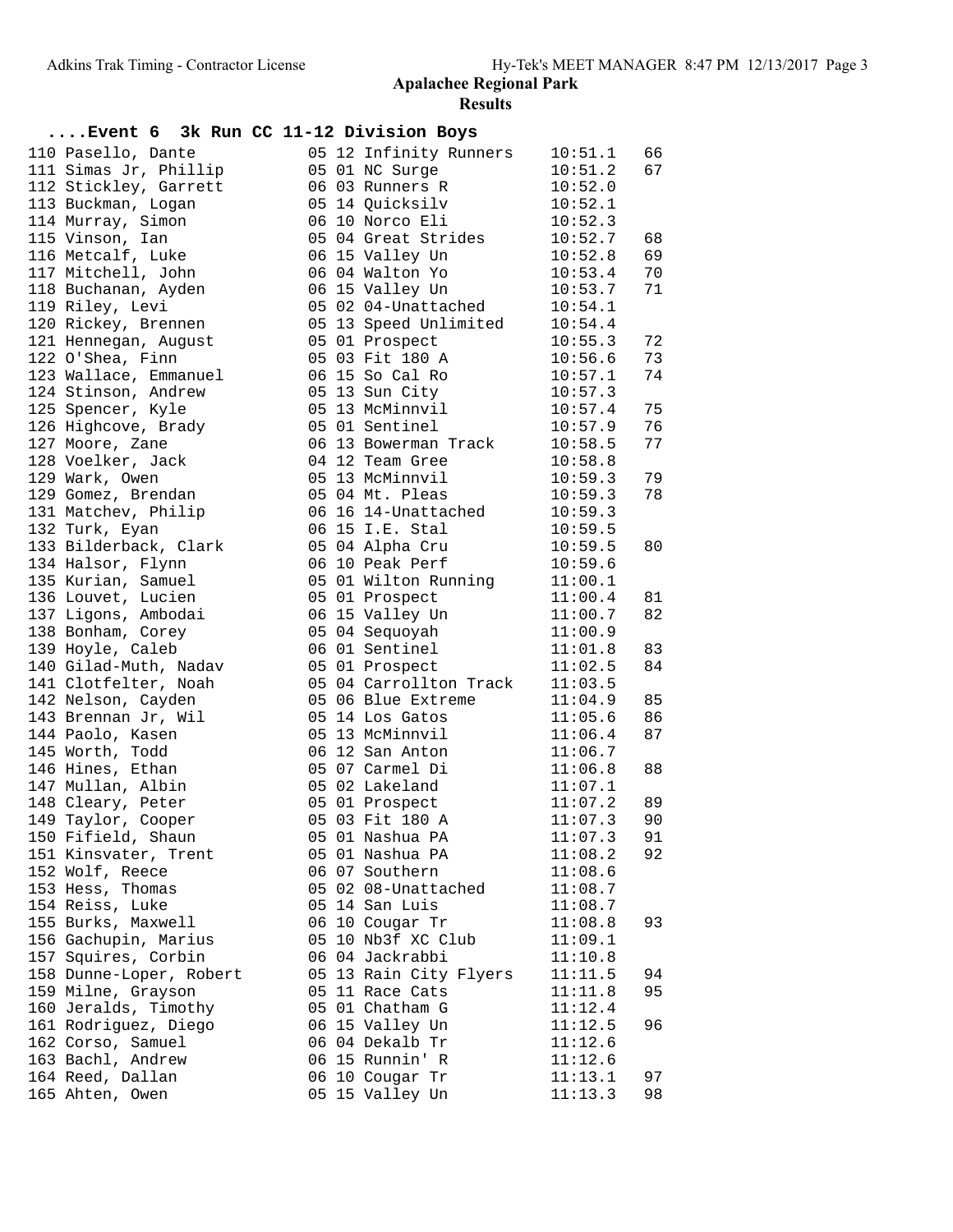| Event 6 3k Run CC 11-12 Division Boys      |                                                       |                    |     |
|--------------------------------------------|-------------------------------------------------------|--------------------|-----|
| 166 Cesar, Avery                           | 05 13 Teammates                                       | $11:13.5$ 99       |     |
| 167 Cole, Timothy                          | 05 04 Alpha Cru                                       | 11:14.0            | 100 |
| 168 Sertl, Graham                          |                                                       | 11:14.6            | 101 |
| 169 Berry, Nate                            |                                                       | 11:15.1            |     |
| 169 Bayer, Carter                          | 05 04 Walton Yo<br>05 05 Team Kent<br>05 10 Kokopelli | 11:15.1            | 102 |
| 171 Arriaga, Dion                          | 05 12 Rxc                                             | 11:15.1            |     |
| 172 Meredith, Theodore                     | 05 04 Atlanta T                                       | 11:15.3            |     |
| 173 Helms, Grant                           | 05 04 Walton Yo                                       | 11:15.9            | 103 |
| 174 Breceda, Samuel                        |                                                       | 11:16.0            |     |
| 175 Bankston, Cooper                       |                                                       | 11:16.2            | 104 |
| 176 Klein, Lucas                           | 06 10 Kokopelli                                       | 11:16.2            | 105 |
| 177 Hornstein, Benjamin                    | 06 14 Woodside                                        | 11:16.3            | 106 |
| 178 Brady, Keegan                          | 06 02 Auburn Y Pulsars                                | 11:16.4            |     |
| 179 Moravec, Zane                          | 05 07 Columbus Running                                | 11:16.9            |     |
| 180 Yohn, Aiden                            | 06 15 OC Grit                                         | 11:17.0            |     |
| 181 Homa, Marcus                           | 05 02 Team Prefo                                      | 11:17.3            |     |
| 182 Crowell Jr, William                    | 06 01 Falmouth Track                                  | 11:17.7            | 107 |
| 183 Liming, Luke                           | 06 03 13-Unattached                                   | 11:17.8            |     |
| 184 Bodner, Jackson                        | 05 02 Nittany T                                       | 11:18.3            |     |
| 185 White, Quinn                           | 05 14 38-Unattached                                   | 11:18.4            |     |
| 186 Arumugam, Aakash                       | 06  14  Mount Dia<br>05  14  Fast Trac                | 11:18.8            |     |
| 187 Morales, Kevin                         |                                                       | 11:18.9            | 108 |
| 188 Meacham, Griffin                       | 05 01 Sentinel                                        | 11:19.0            | 109 |
| 189 Bello, Ian                             | 06 13 Teammates                                       | 11:19.2            | 110 |
| 190 Weinstein, Aiden                       | 05 15 Valley Un                                       | 11:19.3            | 111 |
| 191 Chan, Lleyton                          | 05 15 Valley Un                                       | 11:19.8            | 112 |
| 192 Eisenman, Matthew                      | 06  14 Quicksilv<br>05  15  San Diego                 | 11:20.3            |     |
| 193 Reid, Jacob                            | 06 14 Los Gatos                                       | 11:20.4            | 113 |
| 194 Guzman, Joshua                         | 05 04 Peachtree                                       | 11:20.7            | 114 |
| 195 Heffelfinger, Ryan                     | 05 02 07-Unattached                                   | 11:20.7            |     |
| 196 Scarpa, Sean<br>197 Saddlemire, Elijah | 05 01 Sentinel                                        | 11:20.9<br>11:21.0 | 115 |
| 198 Zorko, Adam                            | 05 04 Great Strides                                   | 11:21.6            | 116 |
| 199 Dellenbach, Logan                      | 05 06 24-Unattached                                   | 11:21.7            |     |
| 200 Christians, Turner                     | 05 10 Kokopelli                                       | 11:21.7            | 117 |
| 201 Pippel, Jacob                          | 05 15 44-Unattached                                   | 11:22.1            |     |
| 202 Thomas, Finn                           | 05 05 Northeast                                       | 11:22.5            |     |
| 203 Contreras, Alex                        | 05 03 10-Unattached                                   | 11:23.1            |     |
| 204 Rojas, Jared                           | 05 14 Fast Trac                                       | 11:23.1            | 118 |
| 205 O'Toole, Aidan                         | 06 15 San Diego 11:23.3 119                           |                    |     |
| 206 Lackey, Brendan                        | 05 05 17-Unattached                                   | 11:23.3            |     |
| 207 Tauro, Aiden                           | 05 03 Waxhaw Track                                    | 11:23.7            |     |
| 208 Dobbyn, Jack                           | 05 14 Woodside                                        | 11:23.7            | 120 |
| 209 Theodore, Connor                       | 05 01 Nashua PA                                       | 11:23.9            | 121 |
| 210 Scott, Hayden                          | 06 12 San Anton                                       | 11:24.0            |     |
| 211 Pierce, Landon                         | 05 16 Central F                                       | 11:24.0            |     |
| 212 McKeeman, David                        | 05 15 44-Unattached                                   | 11:24.1            |     |
| 213 Rabon, Triston                         | 06 03 Hurley YMCA                                     | 11:24.1            | 122 |
| 214 Giardina, Matthew                      | 06 01 Nashua PA                                       | 11:24.5            | 123 |
| 215 Bostic, Jacob                          | 05 13 Bowerman Track                                  | 11:24.6            | 124 |
| 216 De Lapp, Nicholas                      | 05 06 24-Unattached                                   | 11:24.8            |     |
| 217 Dix, Elijah                            | 05 08 29-Unattached                                   | 11:25.2            |     |
| 218 Keester IV, John                       | 06 16 14-Unattached                                   | 11:25.2            |     |
| 219 Rolfe, Eli                             | 05 13 McMinnvil                                       | 11:25.7            | 125 |
| 220 De Lapp, Andrew                        | 05 06 24-Unattached                                   | 11:26.1            |     |
| 221 Beasley, Seven                         | 05 11 34-Unattached                                   | 11:26.4            |     |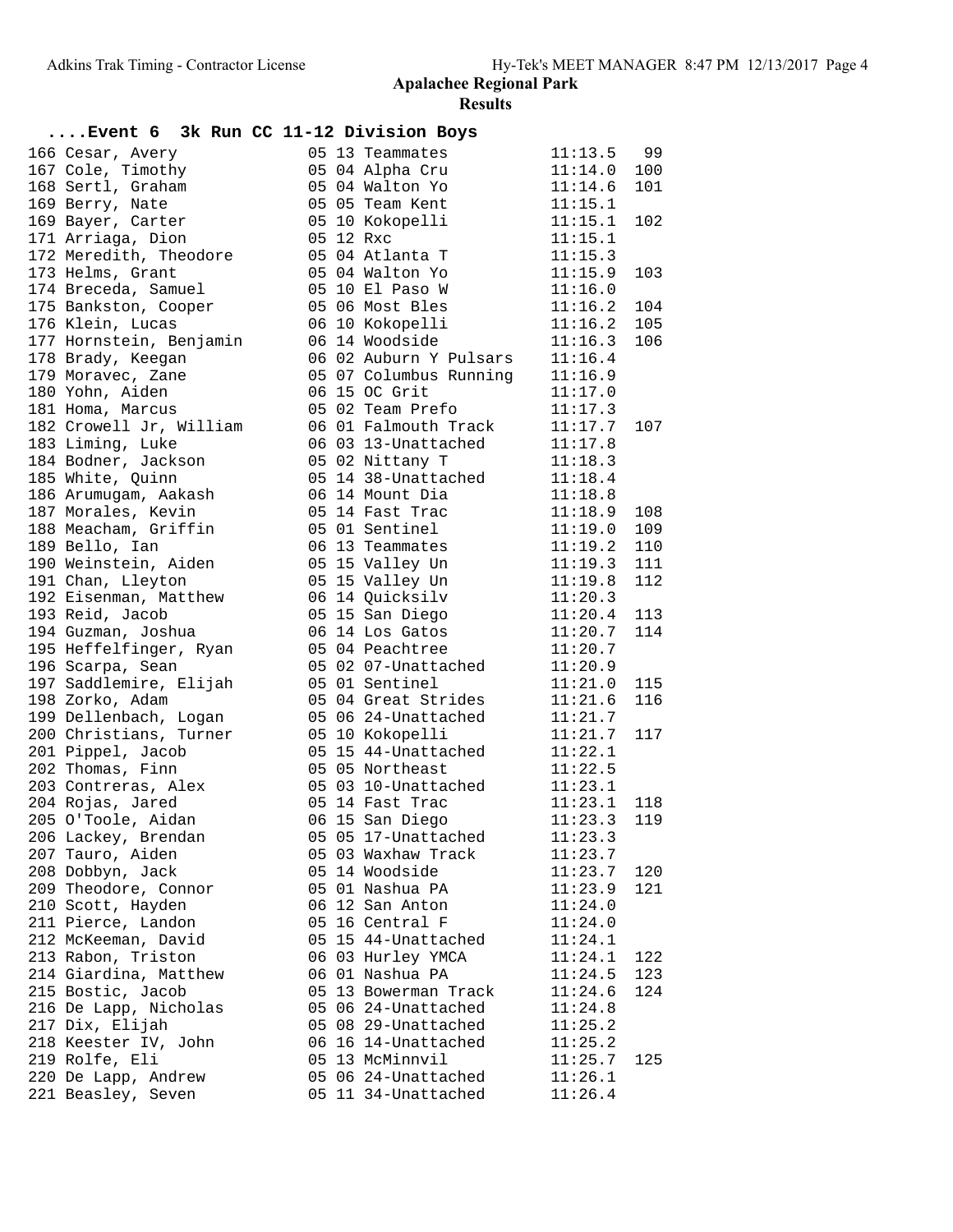| 05 13 McMinnvil<br>222 King, Samuel<br>$11:26.5$ 126<br>223 Latimer, Reid<br>05 04 Great Strides<br>11:27.3<br>127<br>224 Newman, William<br>11:27.6<br>05 04 Marietta<br>225 Hmura, Benjamin<br>11:27.7<br>128<br>05 13 Teammates<br>129<br>226 Stroh, Max<br>05 15 Valley Un<br>11:28.0<br>227 Oakes, DJ<br>06 04 Etowah Yo<br>$11:28.2$ 130<br>228 O'Donnell, Keith<br>131<br>05 01 Nashua PA<br>11:28.7<br>$11:29.2$ 132<br>229 Shrier, Evan<br>05 15 Valley Un<br>$11:29.2$ 133<br>230 Luna, Antonio<br>06 15 Lightning<br>05 15 So Cal Ro<br>231 Sturtevant, Aidan<br>$11:30.4$ 134<br>05 03 Fit 180 A<br>$11:30.6$ 135<br>232 Coracy, William<br>$11:31.7$ 136<br>06 15 San Diego<br>233 Carr, Dante<br>05 14 Los Gatos<br>234 Ito, Maxton<br>11:33.0<br>137<br>06 12 Track Hou<br>235 Klatt, Xavier<br>11:34.4<br>$11:35.2$ 138<br>236 Vargas, Joseph<br>06 15 Valley Un<br>$11:35.3$ 139<br>237 Taylor, Aiden<br>05 03 Fit 180 A<br>06 13 Rain City Flyers 11:36.1<br>140<br>238 Frisbie-Smith, Duncan<br>239 Sivakumar, Aadhithya<br>05 13 Teammates<br>11:36.4<br>141<br>06 04 Mt. Pleas<br>142<br>240 Teachman, John<br>11:36.4<br>241 Orr, Ethan<br>06 10 El Paso Flames<br>11:37.0<br>242 Dudley, Ryan<br>06 15 Valley Un<br>11:37.1 143<br>$11:37.4$ 144<br>243 Young, Grant<br>06 15 Valley Un<br>06 03 Hurley YMCA 11:38.6<br>145<br>244 Price, Connor<br>245 Cunningham, Gaven<br>05 14 McFarland Track 11:38.9<br>246 Dennison III, William<br>06 05 18-Unattached 11:39.2<br>247 Markell, Mason<br>06 03 Runners R<br>11:39.5<br>06 03 Runners R 11:39.5<br>05 13 Teammates 11:39.6<br>248 Fitch, Will<br>146<br>06 02 Auburn Y Pulsars 11:40.2<br>249 Baroody, Miles<br>11:40.4<br>250 Morris, Jaedon<br>06 12 Family Po<br>147<br>251 Kalwahali, David<br>06 12 Family Po 11:40.4 148<br>149<br>252 LaBoyteaux, Zachary<br>06 07 Carmel Di<br>11:40.6<br>253 Johnson, Corey<br>05 16 Central F<br>11:41.2<br>11:41.5<br>254 Quintana, Joshua<br>05 06 24-Unattached<br>11:41.7<br>255 Williams, Zayden<br>05 01 Prospect<br>150<br>05 05 Northeast 11:42.1<br>256 Ellis, Dylan<br>257 Angrave, Lukas<br>05 07 Tigers Fr 11:42.7<br>258 Swanson, Nevin<br>05 04 South Geo<br>11:43.4<br>258 O'Neal, Shane<br>05 04 Great Strides 11:43.4<br>05 07 Sauganash 11:43.8<br>151<br>260 Schaefer, Colin<br>05 07 Carmel Di 11:44.2 152<br>261 Woodward, Owen<br>262 Lamprecht, Isaac<br>06 03 12-Unattached<br>11:44.7<br>263 Bazler, Lars<br>11:44.9<br>06 13 North Ida<br>153<br>264 Jacobs, Brady<br>06 05 Grasshoppers<br>11:45.2<br>265 Fujimoto, Jacob<br>05 15 Lightning<br>11:45.4<br>154<br>266 Gabrielsen, Tommy<br>05 13 McMinnvil<br>155<br>11:45.5<br>267 Sztolberg, Sebastian<br>05 02 Lakeland<br>11:46.0<br>05 15 South Ora<br>268 Tanner, Jack<br>11:46.6<br>156<br>06 10 Go the Distance<br>269 Lebbon, Kenji<br>11:46.9<br>270 Broomfield, Nathan<br>05 04 Alpha Cru<br>11:47.1<br>157<br>271 Morford, Jona<br>06 12 Family Po<br>11:47.6<br>158<br>272 Williams, Egan<br>06 07 Carmel Di<br>159<br>11:48.3<br>273 Rowell, Ephraim<br>05 04 45-Unattached<br>11:48.6<br>274 Bosslet, Simon<br>06 07 Northside Saints<br>11:51.1<br>275 Daniels, Tyler<br>05 04 Etowah Yo<br>11:51.6<br>160<br>276 Ellingson, Ry<br>05 04 Etowah Yo<br>161<br>11:52.1<br>277 Villa, Christopher<br>06 14 Fast Trac<br>162 | Event 6 3k Run CC 11-12 Division Boys |  |         |  |
|--------------------------------------------------------------------------------------------------------------------------------------------------------------------------------------------------------------------------------------------------------------------------------------------------------------------------------------------------------------------------------------------------------------------------------------------------------------------------------------------------------------------------------------------------------------------------------------------------------------------------------------------------------------------------------------------------------------------------------------------------------------------------------------------------------------------------------------------------------------------------------------------------------------------------------------------------------------------------------------------------------------------------------------------------------------------------------------------------------------------------------------------------------------------------------------------------------------------------------------------------------------------------------------------------------------------------------------------------------------------------------------------------------------------------------------------------------------------------------------------------------------------------------------------------------------------------------------------------------------------------------------------------------------------------------------------------------------------------------------------------------------------------------------------------------------------------------------------------------------------------------------------------------------------------------------------------------------------------------------------------------------------------------------------------------------------------------------------------------------------------------------------------------------------------------------------------------------------------------------------------------------------------------------------------------------------------------------------------------------------------------------------------------------------------------------------------------------------------------------------------------------------------------------------------------------------------------------------------------------------------------------------------------------------------------------------------------------------------------------------------------------------------------------------------------------------------------------------------------------------------------------------------------------------------------------------------------------------------------------------------------------------------------------------------------------------------------------------------------------------------------------------------------------------------------------------------------------------------------------------------------------------------------------------------------------------------------------------|---------------------------------------|--|---------|--|
|                                                                                                                                                                                                                                                                                                                                                                                                                                                                                                                                                                                                                                                                                                                                                                                                                                                                                                                                                                                                                                                                                                                                                                                                                                                                                                                                                                                                                                                                                                                                                                                                                                                                                                                                                                                                                                                                                                                                                                                                                                                                                                                                                                                                                                                                                                                                                                                                                                                                                                                                                                                                                                                                                                                                                                                                                                                                                                                                                                                                                                                                                                                                                                                                                                                                                                                                            |                                       |  |         |  |
|                                                                                                                                                                                                                                                                                                                                                                                                                                                                                                                                                                                                                                                                                                                                                                                                                                                                                                                                                                                                                                                                                                                                                                                                                                                                                                                                                                                                                                                                                                                                                                                                                                                                                                                                                                                                                                                                                                                                                                                                                                                                                                                                                                                                                                                                                                                                                                                                                                                                                                                                                                                                                                                                                                                                                                                                                                                                                                                                                                                                                                                                                                                                                                                                                                                                                                                                            |                                       |  |         |  |
|                                                                                                                                                                                                                                                                                                                                                                                                                                                                                                                                                                                                                                                                                                                                                                                                                                                                                                                                                                                                                                                                                                                                                                                                                                                                                                                                                                                                                                                                                                                                                                                                                                                                                                                                                                                                                                                                                                                                                                                                                                                                                                                                                                                                                                                                                                                                                                                                                                                                                                                                                                                                                                                                                                                                                                                                                                                                                                                                                                                                                                                                                                                                                                                                                                                                                                                                            |                                       |  |         |  |
|                                                                                                                                                                                                                                                                                                                                                                                                                                                                                                                                                                                                                                                                                                                                                                                                                                                                                                                                                                                                                                                                                                                                                                                                                                                                                                                                                                                                                                                                                                                                                                                                                                                                                                                                                                                                                                                                                                                                                                                                                                                                                                                                                                                                                                                                                                                                                                                                                                                                                                                                                                                                                                                                                                                                                                                                                                                                                                                                                                                                                                                                                                                                                                                                                                                                                                                                            |                                       |  |         |  |
|                                                                                                                                                                                                                                                                                                                                                                                                                                                                                                                                                                                                                                                                                                                                                                                                                                                                                                                                                                                                                                                                                                                                                                                                                                                                                                                                                                                                                                                                                                                                                                                                                                                                                                                                                                                                                                                                                                                                                                                                                                                                                                                                                                                                                                                                                                                                                                                                                                                                                                                                                                                                                                                                                                                                                                                                                                                                                                                                                                                                                                                                                                                                                                                                                                                                                                                                            |                                       |  |         |  |
|                                                                                                                                                                                                                                                                                                                                                                                                                                                                                                                                                                                                                                                                                                                                                                                                                                                                                                                                                                                                                                                                                                                                                                                                                                                                                                                                                                                                                                                                                                                                                                                                                                                                                                                                                                                                                                                                                                                                                                                                                                                                                                                                                                                                                                                                                                                                                                                                                                                                                                                                                                                                                                                                                                                                                                                                                                                                                                                                                                                                                                                                                                                                                                                                                                                                                                                                            |                                       |  |         |  |
|                                                                                                                                                                                                                                                                                                                                                                                                                                                                                                                                                                                                                                                                                                                                                                                                                                                                                                                                                                                                                                                                                                                                                                                                                                                                                                                                                                                                                                                                                                                                                                                                                                                                                                                                                                                                                                                                                                                                                                                                                                                                                                                                                                                                                                                                                                                                                                                                                                                                                                                                                                                                                                                                                                                                                                                                                                                                                                                                                                                                                                                                                                                                                                                                                                                                                                                                            |                                       |  |         |  |
|                                                                                                                                                                                                                                                                                                                                                                                                                                                                                                                                                                                                                                                                                                                                                                                                                                                                                                                                                                                                                                                                                                                                                                                                                                                                                                                                                                                                                                                                                                                                                                                                                                                                                                                                                                                                                                                                                                                                                                                                                                                                                                                                                                                                                                                                                                                                                                                                                                                                                                                                                                                                                                                                                                                                                                                                                                                                                                                                                                                                                                                                                                                                                                                                                                                                                                                                            |                                       |  |         |  |
|                                                                                                                                                                                                                                                                                                                                                                                                                                                                                                                                                                                                                                                                                                                                                                                                                                                                                                                                                                                                                                                                                                                                                                                                                                                                                                                                                                                                                                                                                                                                                                                                                                                                                                                                                                                                                                                                                                                                                                                                                                                                                                                                                                                                                                                                                                                                                                                                                                                                                                                                                                                                                                                                                                                                                                                                                                                                                                                                                                                                                                                                                                                                                                                                                                                                                                                                            |                                       |  |         |  |
|                                                                                                                                                                                                                                                                                                                                                                                                                                                                                                                                                                                                                                                                                                                                                                                                                                                                                                                                                                                                                                                                                                                                                                                                                                                                                                                                                                                                                                                                                                                                                                                                                                                                                                                                                                                                                                                                                                                                                                                                                                                                                                                                                                                                                                                                                                                                                                                                                                                                                                                                                                                                                                                                                                                                                                                                                                                                                                                                                                                                                                                                                                                                                                                                                                                                                                                                            |                                       |  |         |  |
|                                                                                                                                                                                                                                                                                                                                                                                                                                                                                                                                                                                                                                                                                                                                                                                                                                                                                                                                                                                                                                                                                                                                                                                                                                                                                                                                                                                                                                                                                                                                                                                                                                                                                                                                                                                                                                                                                                                                                                                                                                                                                                                                                                                                                                                                                                                                                                                                                                                                                                                                                                                                                                                                                                                                                                                                                                                                                                                                                                                                                                                                                                                                                                                                                                                                                                                                            |                                       |  |         |  |
|                                                                                                                                                                                                                                                                                                                                                                                                                                                                                                                                                                                                                                                                                                                                                                                                                                                                                                                                                                                                                                                                                                                                                                                                                                                                                                                                                                                                                                                                                                                                                                                                                                                                                                                                                                                                                                                                                                                                                                                                                                                                                                                                                                                                                                                                                                                                                                                                                                                                                                                                                                                                                                                                                                                                                                                                                                                                                                                                                                                                                                                                                                                                                                                                                                                                                                                                            |                                       |  |         |  |
|                                                                                                                                                                                                                                                                                                                                                                                                                                                                                                                                                                                                                                                                                                                                                                                                                                                                                                                                                                                                                                                                                                                                                                                                                                                                                                                                                                                                                                                                                                                                                                                                                                                                                                                                                                                                                                                                                                                                                                                                                                                                                                                                                                                                                                                                                                                                                                                                                                                                                                                                                                                                                                                                                                                                                                                                                                                                                                                                                                                                                                                                                                                                                                                                                                                                                                                                            |                                       |  |         |  |
|                                                                                                                                                                                                                                                                                                                                                                                                                                                                                                                                                                                                                                                                                                                                                                                                                                                                                                                                                                                                                                                                                                                                                                                                                                                                                                                                                                                                                                                                                                                                                                                                                                                                                                                                                                                                                                                                                                                                                                                                                                                                                                                                                                                                                                                                                                                                                                                                                                                                                                                                                                                                                                                                                                                                                                                                                                                                                                                                                                                                                                                                                                                                                                                                                                                                                                                                            |                                       |  |         |  |
|                                                                                                                                                                                                                                                                                                                                                                                                                                                                                                                                                                                                                                                                                                                                                                                                                                                                                                                                                                                                                                                                                                                                                                                                                                                                                                                                                                                                                                                                                                                                                                                                                                                                                                                                                                                                                                                                                                                                                                                                                                                                                                                                                                                                                                                                                                                                                                                                                                                                                                                                                                                                                                                                                                                                                                                                                                                                                                                                                                                                                                                                                                                                                                                                                                                                                                                                            |                                       |  |         |  |
|                                                                                                                                                                                                                                                                                                                                                                                                                                                                                                                                                                                                                                                                                                                                                                                                                                                                                                                                                                                                                                                                                                                                                                                                                                                                                                                                                                                                                                                                                                                                                                                                                                                                                                                                                                                                                                                                                                                                                                                                                                                                                                                                                                                                                                                                                                                                                                                                                                                                                                                                                                                                                                                                                                                                                                                                                                                                                                                                                                                                                                                                                                                                                                                                                                                                                                                                            |                                       |  |         |  |
|                                                                                                                                                                                                                                                                                                                                                                                                                                                                                                                                                                                                                                                                                                                                                                                                                                                                                                                                                                                                                                                                                                                                                                                                                                                                                                                                                                                                                                                                                                                                                                                                                                                                                                                                                                                                                                                                                                                                                                                                                                                                                                                                                                                                                                                                                                                                                                                                                                                                                                                                                                                                                                                                                                                                                                                                                                                                                                                                                                                                                                                                                                                                                                                                                                                                                                                                            |                                       |  |         |  |
|                                                                                                                                                                                                                                                                                                                                                                                                                                                                                                                                                                                                                                                                                                                                                                                                                                                                                                                                                                                                                                                                                                                                                                                                                                                                                                                                                                                                                                                                                                                                                                                                                                                                                                                                                                                                                                                                                                                                                                                                                                                                                                                                                                                                                                                                                                                                                                                                                                                                                                                                                                                                                                                                                                                                                                                                                                                                                                                                                                                                                                                                                                                                                                                                                                                                                                                                            |                                       |  |         |  |
|                                                                                                                                                                                                                                                                                                                                                                                                                                                                                                                                                                                                                                                                                                                                                                                                                                                                                                                                                                                                                                                                                                                                                                                                                                                                                                                                                                                                                                                                                                                                                                                                                                                                                                                                                                                                                                                                                                                                                                                                                                                                                                                                                                                                                                                                                                                                                                                                                                                                                                                                                                                                                                                                                                                                                                                                                                                                                                                                                                                                                                                                                                                                                                                                                                                                                                                                            |                                       |  |         |  |
|                                                                                                                                                                                                                                                                                                                                                                                                                                                                                                                                                                                                                                                                                                                                                                                                                                                                                                                                                                                                                                                                                                                                                                                                                                                                                                                                                                                                                                                                                                                                                                                                                                                                                                                                                                                                                                                                                                                                                                                                                                                                                                                                                                                                                                                                                                                                                                                                                                                                                                                                                                                                                                                                                                                                                                                                                                                                                                                                                                                                                                                                                                                                                                                                                                                                                                                                            |                                       |  |         |  |
|                                                                                                                                                                                                                                                                                                                                                                                                                                                                                                                                                                                                                                                                                                                                                                                                                                                                                                                                                                                                                                                                                                                                                                                                                                                                                                                                                                                                                                                                                                                                                                                                                                                                                                                                                                                                                                                                                                                                                                                                                                                                                                                                                                                                                                                                                                                                                                                                                                                                                                                                                                                                                                                                                                                                                                                                                                                                                                                                                                                                                                                                                                                                                                                                                                                                                                                                            |                                       |  |         |  |
|                                                                                                                                                                                                                                                                                                                                                                                                                                                                                                                                                                                                                                                                                                                                                                                                                                                                                                                                                                                                                                                                                                                                                                                                                                                                                                                                                                                                                                                                                                                                                                                                                                                                                                                                                                                                                                                                                                                                                                                                                                                                                                                                                                                                                                                                                                                                                                                                                                                                                                                                                                                                                                                                                                                                                                                                                                                                                                                                                                                                                                                                                                                                                                                                                                                                                                                                            |                                       |  |         |  |
|                                                                                                                                                                                                                                                                                                                                                                                                                                                                                                                                                                                                                                                                                                                                                                                                                                                                                                                                                                                                                                                                                                                                                                                                                                                                                                                                                                                                                                                                                                                                                                                                                                                                                                                                                                                                                                                                                                                                                                                                                                                                                                                                                                                                                                                                                                                                                                                                                                                                                                                                                                                                                                                                                                                                                                                                                                                                                                                                                                                                                                                                                                                                                                                                                                                                                                                                            |                                       |  |         |  |
|                                                                                                                                                                                                                                                                                                                                                                                                                                                                                                                                                                                                                                                                                                                                                                                                                                                                                                                                                                                                                                                                                                                                                                                                                                                                                                                                                                                                                                                                                                                                                                                                                                                                                                                                                                                                                                                                                                                                                                                                                                                                                                                                                                                                                                                                                                                                                                                                                                                                                                                                                                                                                                                                                                                                                                                                                                                                                                                                                                                                                                                                                                                                                                                                                                                                                                                                            |                                       |  |         |  |
|                                                                                                                                                                                                                                                                                                                                                                                                                                                                                                                                                                                                                                                                                                                                                                                                                                                                                                                                                                                                                                                                                                                                                                                                                                                                                                                                                                                                                                                                                                                                                                                                                                                                                                                                                                                                                                                                                                                                                                                                                                                                                                                                                                                                                                                                                                                                                                                                                                                                                                                                                                                                                                                                                                                                                                                                                                                                                                                                                                                                                                                                                                                                                                                                                                                                                                                                            |                                       |  |         |  |
|                                                                                                                                                                                                                                                                                                                                                                                                                                                                                                                                                                                                                                                                                                                                                                                                                                                                                                                                                                                                                                                                                                                                                                                                                                                                                                                                                                                                                                                                                                                                                                                                                                                                                                                                                                                                                                                                                                                                                                                                                                                                                                                                                                                                                                                                                                                                                                                                                                                                                                                                                                                                                                                                                                                                                                                                                                                                                                                                                                                                                                                                                                                                                                                                                                                                                                                                            |                                       |  |         |  |
|                                                                                                                                                                                                                                                                                                                                                                                                                                                                                                                                                                                                                                                                                                                                                                                                                                                                                                                                                                                                                                                                                                                                                                                                                                                                                                                                                                                                                                                                                                                                                                                                                                                                                                                                                                                                                                                                                                                                                                                                                                                                                                                                                                                                                                                                                                                                                                                                                                                                                                                                                                                                                                                                                                                                                                                                                                                                                                                                                                                                                                                                                                                                                                                                                                                                                                                                            |                                       |  |         |  |
|                                                                                                                                                                                                                                                                                                                                                                                                                                                                                                                                                                                                                                                                                                                                                                                                                                                                                                                                                                                                                                                                                                                                                                                                                                                                                                                                                                                                                                                                                                                                                                                                                                                                                                                                                                                                                                                                                                                                                                                                                                                                                                                                                                                                                                                                                                                                                                                                                                                                                                                                                                                                                                                                                                                                                                                                                                                                                                                                                                                                                                                                                                                                                                                                                                                                                                                                            |                                       |  |         |  |
|                                                                                                                                                                                                                                                                                                                                                                                                                                                                                                                                                                                                                                                                                                                                                                                                                                                                                                                                                                                                                                                                                                                                                                                                                                                                                                                                                                                                                                                                                                                                                                                                                                                                                                                                                                                                                                                                                                                                                                                                                                                                                                                                                                                                                                                                                                                                                                                                                                                                                                                                                                                                                                                                                                                                                                                                                                                                                                                                                                                                                                                                                                                                                                                                                                                                                                                                            |                                       |  |         |  |
|                                                                                                                                                                                                                                                                                                                                                                                                                                                                                                                                                                                                                                                                                                                                                                                                                                                                                                                                                                                                                                                                                                                                                                                                                                                                                                                                                                                                                                                                                                                                                                                                                                                                                                                                                                                                                                                                                                                                                                                                                                                                                                                                                                                                                                                                                                                                                                                                                                                                                                                                                                                                                                                                                                                                                                                                                                                                                                                                                                                                                                                                                                                                                                                                                                                                                                                                            |                                       |  |         |  |
|                                                                                                                                                                                                                                                                                                                                                                                                                                                                                                                                                                                                                                                                                                                                                                                                                                                                                                                                                                                                                                                                                                                                                                                                                                                                                                                                                                                                                                                                                                                                                                                                                                                                                                                                                                                                                                                                                                                                                                                                                                                                                                                                                                                                                                                                                                                                                                                                                                                                                                                                                                                                                                                                                                                                                                                                                                                                                                                                                                                                                                                                                                                                                                                                                                                                                                                                            |                                       |  |         |  |
|                                                                                                                                                                                                                                                                                                                                                                                                                                                                                                                                                                                                                                                                                                                                                                                                                                                                                                                                                                                                                                                                                                                                                                                                                                                                                                                                                                                                                                                                                                                                                                                                                                                                                                                                                                                                                                                                                                                                                                                                                                                                                                                                                                                                                                                                                                                                                                                                                                                                                                                                                                                                                                                                                                                                                                                                                                                                                                                                                                                                                                                                                                                                                                                                                                                                                                                                            |                                       |  |         |  |
|                                                                                                                                                                                                                                                                                                                                                                                                                                                                                                                                                                                                                                                                                                                                                                                                                                                                                                                                                                                                                                                                                                                                                                                                                                                                                                                                                                                                                                                                                                                                                                                                                                                                                                                                                                                                                                                                                                                                                                                                                                                                                                                                                                                                                                                                                                                                                                                                                                                                                                                                                                                                                                                                                                                                                                                                                                                                                                                                                                                                                                                                                                                                                                                                                                                                                                                                            |                                       |  |         |  |
|                                                                                                                                                                                                                                                                                                                                                                                                                                                                                                                                                                                                                                                                                                                                                                                                                                                                                                                                                                                                                                                                                                                                                                                                                                                                                                                                                                                                                                                                                                                                                                                                                                                                                                                                                                                                                                                                                                                                                                                                                                                                                                                                                                                                                                                                                                                                                                                                                                                                                                                                                                                                                                                                                                                                                                                                                                                                                                                                                                                                                                                                                                                                                                                                                                                                                                                                            |                                       |  |         |  |
|                                                                                                                                                                                                                                                                                                                                                                                                                                                                                                                                                                                                                                                                                                                                                                                                                                                                                                                                                                                                                                                                                                                                                                                                                                                                                                                                                                                                                                                                                                                                                                                                                                                                                                                                                                                                                                                                                                                                                                                                                                                                                                                                                                                                                                                                                                                                                                                                                                                                                                                                                                                                                                                                                                                                                                                                                                                                                                                                                                                                                                                                                                                                                                                                                                                                                                                                            |                                       |  |         |  |
|                                                                                                                                                                                                                                                                                                                                                                                                                                                                                                                                                                                                                                                                                                                                                                                                                                                                                                                                                                                                                                                                                                                                                                                                                                                                                                                                                                                                                                                                                                                                                                                                                                                                                                                                                                                                                                                                                                                                                                                                                                                                                                                                                                                                                                                                                                                                                                                                                                                                                                                                                                                                                                                                                                                                                                                                                                                                                                                                                                                                                                                                                                                                                                                                                                                                                                                                            |                                       |  |         |  |
|                                                                                                                                                                                                                                                                                                                                                                                                                                                                                                                                                                                                                                                                                                                                                                                                                                                                                                                                                                                                                                                                                                                                                                                                                                                                                                                                                                                                                                                                                                                                                                                                                                                                                                                                                                                                                                                                                                                                                                                                                                                                                                                                                                                                                                                                                                                                                                                                                                                                                                                                                                                                                                                                                                                                                                                                                                                                                                                                                                                                                                                                                                                                                                                                                                                                                                                                            |                                       |  |         |  |
|                                                                                                                                                                                                                                                                                                                                                                                                                                                                                                                                                                                                                                                                                                                                                                                                                                                                                                                                                                                                                                                                                                                                                                                                                                                                                                                                                                                                                                                                                                                                                                                                                                                                                                                                                                                                                                                                                                                                                                                                                                                                                                                                                                                                                                                                                                                                                                                                                                                                                                                                                                                                                                                                                                                                                                                                                                                                                                                                                                                                                                                                                                                                                                                                                                                                                                                                            |                                       |  |         |  |
|                                                                                                                                                                                                                                                                                                                                                                                                                                                                                                                                                                                                                                                                                                                                                                                                                                                                                                                                                                                                                                                                                                                                                                                                                                                                                                                                                                                                                                                                                                                                                                                                                                                                                                                                                                                                                                                                                                                                                                                                                                                                                                                                                                                                                                                                                                                                                                                                                                                                                                                                                                                                                                                                                                                                                                                                                                                                                                                                                                                                                                                                                                                                                                                                                                                                                                                                            |                                       |  |         |  |
|                                                                                                                                                                                                                                                                                                                                                                                                                                                                                                                                                                                                                                                                                                                                                                                                                                                                                                                                                                                                                                                                                                                                                                                                                                                                                                                                                                                                                                                                                                                                                                                                                                                                                                                                                                                                                                                                                                                                                                                                                                                                                                                                                                                                                                                                                                                                                                                                                                                                                                                                                                                                                                                                                                                                                                                                                                                                                                                                                                                                                                                                                                                                                                                                                                                                                                                                            |                                       |  |         |  |
|                                                                                                                                                                                                                                                                                                                                                                                                                                                                                                                                                                                                                                                                                                                                                                                                                                                                                                                                                                                                                                                                                                                                                                                                                                                                                                                                                                                                                                                                                                                                                                                                                                                                                                                                                                                                                                                                                                                                                                                                                                                                                                                                                                                                                                                                                                                                                                                                                                                                                                                                                                                                                                                                                                                                                                                                                                                                                                                                                                                                                                                                                                                                                                                                                                                                                                                                            |                                       |  |         |  |
|                                                                                                                                                                                                                                                                                                                                                                                                                                                                                                                                                                                                                                                                                                                                                                                                                                                                                                                                                                                                                                                                                                                                                                                                                                                                                                                                                                                                                                                                                                                                                                                                                                                                                                                                                                                                                                                                                                                                                                                                                                                                                                                                                                                                                                                                                                                                                                                                                                                                                                                                                                                                                                                                                                                                                                                                                                                                                                                                                                                                                                                                                                                                                                                                                                                                                                                                            |                                       |  |         |  |
|                                                                                                                                                                                                                                                                                                                                                                                                                                                                                                                                                                                                                                                                                                                                                                                                                                                                                                                                                                                                                                                                                                                                                                                                                                                                                                                                                                                                                                                                                                                                                                                                                                                                                                                                                                                                                                                                                                                                                                                                                                                                                                                                                                                                                                                                                                                                                                                                                                                                                                                                                                                                                                                                                                                                                                                                                                                                                                                                                                                                                                                                                                                                                                                                                                                                                                                                            |                                       |  |         |  |
|                                                                                                                                                                                                                                                                                                                                                                                                                                                                                                                                                                                                                                                                                                                                                                                                                                                                                                                                                                                                                                                                                                                                                                                                                                                                                                                                                                                                                                                                                                                                                                                                                                                                                                                                                                                                                                                                                                                                                                                                                                                                                                                                                                                                                                                                                                                                                                                                                                                                                                                                                                                                                                                                                                                                                                                                                                                                                                                                                                                                                                                                                                                                                                                                                                                                                                                                            |                                       |  |         |  |
|                                                                                                                                                                                                                                                                                                                                                                                                                                                                                                                                                                                                                                                                                                                                                                                                                                                                                                                                                                                                                                                                                                                                                                                                                                                                                                                                                                                                                                                                                                                                                                                                                                                                                                                                                                                                                                                                                                                                                                                                                                                                                                                                                                                                                                                                                                                                                                                                                                                                                                                                                                                                                                                                                                                                                                                                                                                                                                                                                                                                                                                                                                                                                                                                                                                                                                                                            |                                       |  |         |  |
|                                                                                                                                                                                                                                                                                                                                                                                                                                                                                                                                                                                                                                                                                                                                                                                                                                                                                                                                                                                                                                                                                                                                                                                                                                                                                                                                                                                                                                                                                                                                                                                                                                                                                                                                                                                                                                                                                                                                                                                                                                                                                                                                                                                                                                                                                                                                                                                                                                                                                                                                                                                                                                                                                                                                                                                                                                                                                                                                                                                                                                                                                                                                                                                                                                                                                                                                            |                                       |  |         |  |
|                                                                                                                                                                                                                                                                                                                                                                                                                                                                                                                                                                                                                                                                                                                                                                                                                                                                                                                                                                                                                                                                                                                                                                                                                                                                                                                                                                                                                                                                                                                                                                                                                                                                                                                                                                                                                                                                                                                                                                                                                                                                                                                                                                                                                                                                                                                                                                                                                                                                                                                                                                                                                                                                                                                                                                                                                                                                                                                                                                                                                                                                                                                                                                                                                                                                                                                                            |                                       |  |         |  |
|                                                                                                                                                                                                                                                                                                                                                                                                                                                                                                                                                                                                                                                                                                                                                                                                                                                                                                                                                                                                                                                                                                                                                                                                                                                                                                                                                                                                                                                                                                                                                                                                                                                                                                                                                                                                                                                                                                                                                                                                                                                                                                                                                                                                                                                                                                                                                                                                                                                                                                                                                                                                                                                                                                                                                                                                                                                                                                                                                                                                                                                                                                                                                                                                                                                                                                                                            |                                       |  |         |  |
|                                                                                                                                                                                                                                                                                                                                                                                                                                                                                                                                                                                                                                                                                                                                                                                                                                                                                                                                                                                                                                                                                                                                                                                                                                                                                                                                                                                                                                                                                                                                                                                                                                                                                                                                                                                                                                                                                                                                                                                                                                                                                                                                                                                                                                                                                                                                                                                                                                                                                                                                                                                                                                                                                                                                                                                                                                                                                                                                                                                                                                                                                                                                                                                                                                                                                                                                            |                                       |  |         |  |
|                                                                                                                                                                                                                                                                                                                                                                                                                                                                                                                                                                                                                                                                                                                                                                                                                                                                                                                                                                                                                                                                                                                                                                                                                                                                                                                                                                                                                                                                                                                                                                                                                                                                                                                                                                                                                                                                                                                                                                                                                                                                                                                                                                                                                                                                                                                                                                                                                                                                                                                                                                                                                                                                                                                                                                                                                                                                                                                                                                                                                                                                                                                                                                                                                                                                                                                                            |                                       |  |         |  |
|                                                                                                                                                                                                                                                                                                                                                                                                                                                                                                                                                                                                                                                                                                                                                                                                                                                                                                                                                                                                                                                                                                                                                                                                                                                                                                                                                                                                                                                                                                                                                                                                                                                                                                                                                                                                                                                                                                                                                                                                                                                                                                                                                                                                                                                                                                                                                                                                                                                                                                                                                                                                                                                                                                                                                                                                                                                                                                                                                                                                                                                                                                                                                                                                                                                                                                                                            |                                       |  |         |  |
|                                                                                                                                                                                                                                                                                                                                                                                                                                                                                                                                                                                                                                                                                                                                                                                                                                                                                                                                                                                                                                                                                                                                                                                                                                                                                                                                                                                                                                                                                                                                                                                                                                                                                                                                                                                                                                                                                                                                                                                                                                                                                                                                                                                                                                                                                                                                                                                                                                                                                                                                                                                                                                                                                                                                                                                                                                                                                                                                                                                                                                                                                                                                                                                                                                                                                                                                            |                                       |  |         |  |
|                                                                                                                                                                                                                                                                                                                                                                                                                                                                                                                                                                                                                                                                                                                                                                                                                                                                                                                                                                                                                                                                                                                                                                                                                                                                                                                                                                                                                                                                                                                                                                                                                                                                                                                                                                                                                                                                                                                                                                                                                                                                                                                                                                                                                                                                                                                                                                                                                                                                                                                                                                                                                                                                                                                                                                                                                                                                                                                                                                                                                                                                                                                                                                                                                                                                                                                                            |                                       |  |         |  |
|                                                                                                                                                                                                                                                                                                                                                                                                                                                                                                                                                                                                                                                                                                                                                                                                                                                                                                                                                                                                                                                                                                                                                                                                                                                                                                                                                                                                                                                                                                                                                                                                                                                                                                                                                                                                                                                                                                                                                                                                                                                                                                                                                                                                                                                                                                                                                                                                                                                                                                                                                                                                                                                                                                                                                                                                                                                                                                                                                                                                                                                                                                                                                                                                                                                                                                                                            |                                       |  |         |  |
|                                                                                                                                                                                                                                                                                                                                                                                                                                                                                                                                                                                                                                                                                                                                                                                                                                                                                                                                                                                                                                                                                                                                                                                                                                                                                                                                                                                                                                                                                                                                                                                                                                                                                                                                                                                                                                                                                                                                                                                                                                                                                                                                                                                                                                                                                                                                                                                                                                                                                                                                                                                                                                                                                                                                                                                                                                                                                                                                                                                                                                                                                                                                                                                                                                                                                                                                            |                                       |  |         |  |
|                                                                                                                                                                                                                                                                                                                                                                                                                                                                                                                                                                                                                                                                                                                                                                                                                                                                                                                                                                                                                                                                                                                                                                                                                                                                                                                                                                                                                                                                                                                                                                                                                                                                                                                                                                                                                                                                                                                                                                                                                                                                                                                                                                                                                                                                                                                                                                                                                                                                                                                                                                                                                                                                                                                                                                                                                                                                                                                                                                                                                                                                                                                                                                                                                                                                                                                                            |                                       |  | 11:53.6 |  |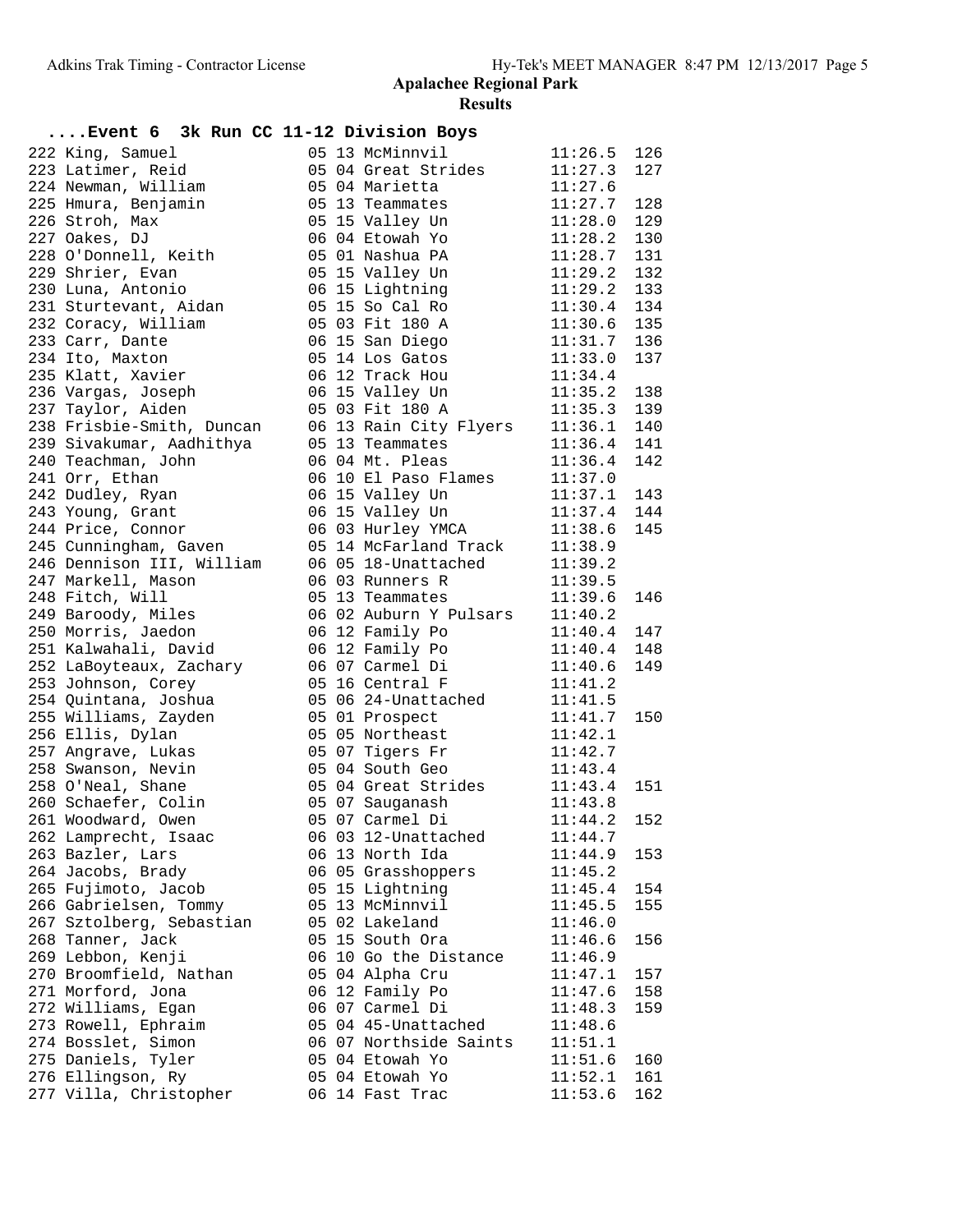| Event 6 3k Run CC 11-12 Division Boys        |  |                                                                                   |                          |     |
|----------------------------------------------|--|-----------------------------------------------------------------------------------|--------------------------|-----|
| 278 Voit, Oliver                             |  | 06 13 McMinnvil                                                                   | 11:54.3                  | 163 |
| 279 Kogan, Max                               |  | 06 01 Prospect                                                                    | 11:54.6                  | 164 |
| 280 Forsyth, Max                             |  | 06 03 Fit 180 A                                                                   | $11:54.8$ 165            |     |
| 281 Eye, Seth                                |  | 05 04 Etowah Yo                                                                   | $11:55.1$ 166            |     |
| 282 Swicegood, Jacob                         |  | 05 03 Hurley YMCA 11:55.5                                                         |                          | 167 |
| 283 Allen, Isaac                             |  | 06 11 Race Cats                                                                   | 11:55.7                  | 168 |
| 284 Rojas, Andrew                            |  | 06 14 Fast Trac 11:56.1                                                           |                          | 169 |
| 285 Braun, Michael                           |  | 06 02 Get Fit Families 11:56.3                                                    |                          |     |
| 286 Bartlett, Connor                         |  | 05 14 Los Gatos                                                                   | 11:57.6                  | 170 |
| 287 Trent, Riley                             |  | 05 12 Northwest                                                                   | 11:57.9                  |     |
| 288 Brown, Zachary                           |  | 06 07 Fishers Fire 11:57.9                                                        |                          |     |
| 289 Mohler, Joseph                           |  | 06 07 Carmel Di                                                                   | 11:58.4                  |     |
| 290 Bottorff, Henry                          |  | 05 08 Iowa Spee                                                                   | 11:58.8                  |     |
| 291 Breuer, Cole                             |  |                                                                                   |                          |     |
| 292 Hickok, Ethan                            |  | 06 16 14-Unattached 11:59.1<br>06 13 North Ida 11:59.9<br>05 04 Jackrabbi 12:00.8 | 11:59.9<br>12:00.8       | 171 |
| 293 Hankins, Jackson                         |  |                                                                                   | 12:00.9                  |     |
| 294 Beuschlein, Jose                         |  | 05 07 Tigers Fr                                                                   |                          |     |
| 295 Smith, Cord                              |  | 05 07 Columbus Running 12:01.5                                                    |                          |     |
| 296 Pettit, Christian                        |  | 06 11 Race Cats<br>05 12 Mainland                                                 | 12:01.8                  | 172 |
| 297 Pollard, Andrew<br>298 Wellmeyer, Adrian |  |                                                                                   | 12:02.3<br>$12:02.8$ 173 |     |
| 299 Leahy, Jack                              |  | 06 15 So Cal Ro<br>05 04 Mt. Pleas                                                | $12:03.4$ 174            |     |
| 300 Hartey, Asher                            |  | 05 11 Race Cats 12:04.6 175                                                       |                          |     |
| 301 O'Keefe, Aidan                           |  | 06 01 Sentinel 12:05.1 176                                                        |                          |     |
| 302 Terranova, Nicholas                      |  | 05 01 Falmouth Track 12:05.1                                                      |                          | 177 |
| 303 Bosslet, Elijah                          |  | 06 07 Northside Saints 12:05.7                                                    |                          |     |
| 304 Mathews, Noah                            |  |                                                                                   |                          |     |
| 305 Goydan, Thomas                           |  | 06 05 41-Unattached 12:05.7<br>05 02 Lakeland 12:06.2                             |                          |     |
| 306 Jimenez, Luis                            |  | 06 16 Miami Eli 12:06.5                                                           |                          |     |
| 307 Grant, Nathaniel                         |  | 05 12 Family Po 12:06.9                                                           |                          | 178 |
| 308 Hayes, Logan                             |  | 06 13 McMinnvil                                                                   | 12:06.9                  | 179 |
| 309 Robinson, Caleb                          |  | 06 14 Oak Hill Racing 12:07.1                                                     |                          |     |
| 310 Alexander, David                         |  | 05 04 Mt. Pleas                                                                   | 12:07.2                  | 180 |
| 311 Allen, Terrance                          |  | 05  04  Mt. Pleas<br>06  06  09-Unattached<br>06  15  San Diego                   | 12:07.4                  |     |
| 312 Lim, Nathan                              |  |                                                                                   | 12:08.5                  | 181 |
| 313 Falting, Richard                         |  | 06 06 River Cit                                                                   | 12:09.3                  |     |
| 314 Fitch, Jackson                           |  | 06 13 Rain City Flyers $12:09.5$                                                  |                          | 182 |
| 315 Griebel, Derek                           |  | 05 01 Nashua PA                                                                   | 12:11.6                  | 183 |
| 316 Bonn, Nick                               |  | 05 07 Tigers Fr                                                                   | 12:11.9                  |     |
| 317 Gutierrez, Niko                          |  | 05 15 So Cal Ro                                                                   | $12:13.5$ 184            |     |
| 318 Meffert, Cullen                          |  | 06 11 Park City                                                                   | 12:13.6                  |     |
| 319 Cox II, Devan                            |  | 06 12 San Anton                                                                   | 12:14.2                  |     |
| 320 Fink, Jack                               |  | 06 12 Mach 1 TC                                                                   | 12:14.5                  |     |
| 321 Polk, Garry                              |  | 05 12 Family Po                                                                   | 12:14.8                  | 185 |
| 322 Foster, Cody                             |  | 06 04 Great Strides                                                               | 12:14.9                  | 186 |
| 323 Bodner, Max                              |  | 06 02 Nittany T                                                                   | 12:15.2                  |     |
| 324 Davila, David                            |  | 06 12 Track Hou                                                                   | 12:16.3                  |     |
| 325 Campos, Edgar                            |  | 06 15 Lightning                                                                   | 12:17.7                  | 187 |
| 326 Ezell, Trent                             |  | 06 04 Etowah Yo                                                                   | 12:17.8                  | 188 |
| 327 Orozco, Hiram                            |  | 05 12 Rxc                                                                         | 12:18.0                  |     |
| 328 Emanuel, Keegan                          |  | 05 16 14-Unattached                                                               | 12:18.0                  |     |
| 329 Luna, Miguel                             |  | 06 15 Lightning                                                                   | 12:18.0                  | 189 |
| 330 Lara, Jacob                              |  | 05 15 South Ora                                                                   | 12:18.3                  | 190 |
| 331 Goodman, Asher                           |  | 06 14 Woodside                                                                    | 12:19.7                  | 191 |
| 332 Keane, Joseph                            |  | 06 07 Sauganash                                                                   | 12:21.7                  |     |
| 333 Kotz, Ronan                              |  | 05 04 Mt. Pleas                                                                   | 12:22.8                  | 192 |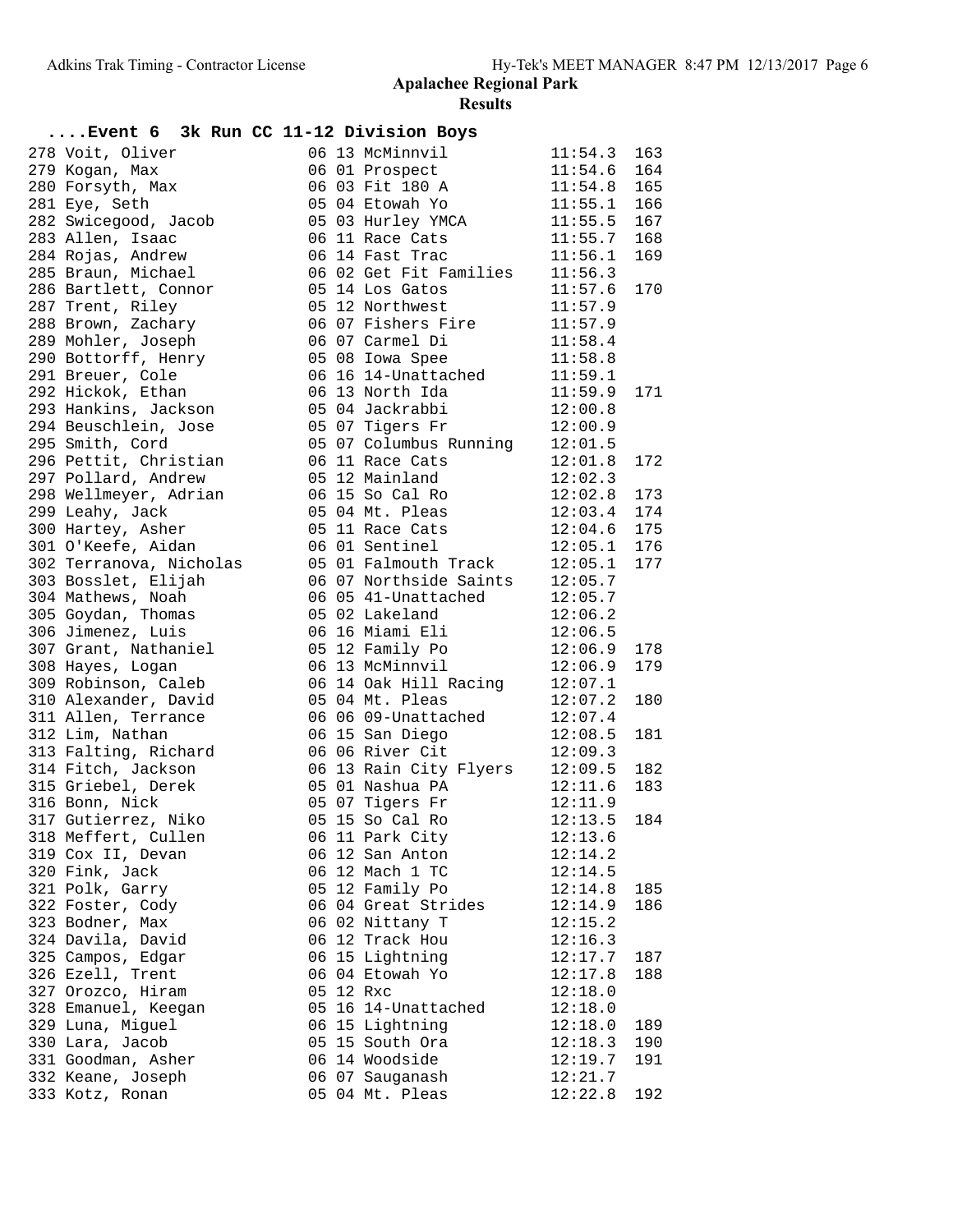| Event 6 3k Run CC 11-12 Division Boys        |  |                        |                    |     |
|----------------------------------------------|--|------------------------|--------------------|-----|
| 334 Lindsey, Joshua                          |  | 06 06 Blue Extreme     | 12:25.9            | 193 |
| 335 Duarte, Jackson                          |  | 05 01 Falmouth Track   | 12:26.4            | 194 |
| 336 Waterman, Ben                            |  | 05 03 Bethesda Track   | 12:26.8            |     |
| 337 Yanis, Caeden                            |  | 06 04 Alpha Cru        | 12:27.6            | 195 |
| 338 Olsen, Porter                            |  | 06 11 34-Unattached    | 12:28.2            |     |
| 339 Flores, Jonathan                         |  | 06 15 Lightning        | 12:31.6            | 196 |
| 340 Heath, Benjamin                          |  | 06 06 Blue Extreme     | 12:31.8            | 197 |
| 341 Bingham, Baylin                          |  | 06 15 Valley Un        | 12:32.6            | 198 |
| 342 Minter, David                            |  | 05 04 Etowah Yo        | 12:33.2            | 199 |
| 343 Smith, Harrison                          |  | 06 10 Landshark        | 12:33.3            |     |
| 344 Theodore, Tyler                          |  | 05 01 Falmouth Track   | 12:33.9            | 200 |
| 345 Robbins, Michael                         |  | 05 12 25-Unattached    | 12:34.0            |     |
| 346 Greblick, Robert                         |  | 06 04 Walton Yo        | 12:34.9            | 201 |
| 347 Cachu, Juan                              |  | 05 14 Fast Trac        | 12:35.2            | 202 |
| 348 Lomayma, Tyller                          |  | 06 10 Cougar Tr        |                    | 203 |
| 349 Hummel, Walker                           |  | 05 12 Katy Expr        | 12:35.7<br>12:36.2 |     |
| 350 Quesada, Jose                            |  | 05 16 14-Unattached    | 12:37.3            |     |
| 351 Cerecer, Hector                          |  | 06 14 Fast Trac        | 12:39.7            | 204 |
| 352 Harvey, Braylon                          |  | 06 12 26-Unattached    | 12:41.0            |     |
| 353 Lackey, Trevor                           |  | 06 05 17-Unattached    | 12:43.7            |     |
| 354 Nguyen, Micah                            |  | 05 03 Hurley YMCA      | 12:46.7            | 205 |
| 355 Singleton, Adam                          |  | 05 04 Alpha Cru        | 12:47.6            | 206 |
| 356 Hansen, Travis                           |  | 05 13 Teammates        | 12:47.7            | 207 |
| 357 Stump III, Mark                          |  | 06 05 51-Unattached    | 12:49.6            |     |
| 358 Romero, Aidan                            |  | 06 06 24-Unattached    | 12:55.6            |     |
| 359 Kamrad, Jakub                            |  | 06 12 Infinity Runners | 12:56.2            | 208 |
| 360 Bailey, Sawyer                           |  | 06 04 Etowah Yo        | 12:56.5            | 209 |
| 361 Edwards, Sawyer                          |  | 06 06 Blue Extreme     | 12:56.9            | 210 |
| 362 Billings, Zachary                        |  | 06 10 Kokopelli        | 12:59.9            | 211 |
| 363 Ade, Walker                              |  | 05 04 Etowah Yo        | 13:02.4            | 212 |
| 364 Lavelle, Salvatore                       |  | 06 Eldersburg Rogue    | 13:07.3            |     |
| 365 Soto, Angel                              |  | 06 14 Fast Trac        | 13:08.2            | 213 |
| 366 East, Calep                              |  | 06 06 Blue Extreme     | 13:10.2            | 214 |
| 367 Elferdink, Reed                          |  | 06 04 Mt. Pleas        | 13:10.6            | 215 |
| 368 Eddy, Carter                             |  | 05 12 Infinity Runners | 13:11.2            | 216 |
| 369 McCann, Seamus                           |  | 06 03 Bethesda Track   | 13:12.3            |     |
| 370 Nealis, Connor                           |  | 05 03 Bethesda Track   | 13:12.3            |     |
| 371 McPherson, Declan                        |  | 05 14 Mount Dia        | 13:15.6            |     |
| 372 Gladden, Gavin                           |  | 06 15 San Diego        | 13:19.1            | 217 |
| 373 Vargas, Jefferson                        |  | 05 14 Fast Trac        | $13:20.6$ 218      |     |
| 374 Jones, Andrew                            |  | 05 06 Blue Extreme     | 13:23.6            | 219 |
| 375 Erath, Benjamin                          |  | 05 06 09-Unattached    | 13:26.8            |     |
| 376 Ortiz, Sebastian                         |  | 06 12 San Anton        | 13:32.0            |     |
| 377 Farrell, Hayes                           |  | 06 06 Blue Extreme     | 13:33.6            | 220 |
| 378 Elferdink, Jackson                       |  | 06 04 Mt. Pleas        | 13:34.3            | 221 |
| 379 Broady, Samuel                           |  | 05 05 Lake Cumb        | 13:39.0            |     |
| 380 Pasello, Vincent                         |  | 05 12 Infinity Runners | 13:39.1            | 222 |
| 381 Croshaw, John                            |  | 05 11 Race Cats        | 13:43.8            | 223 |
| 382 Cellio, Jakob                            |  | 06 04 Mt. Pleas        | 13:50.2            | 224 |
| 383 Dorny, Matthew                           |  | 05 11 Race Cats        | 14:00.3            | 225 |
| 384 Slimpin, Ryan                            |  | 06 12 43-Unattached    | 14:00.5            |     |
| 385 Triche, Brandt                           |  | 05 06 Most Bles        | 14:05.2            | 226 |
| 386 Rodriguez, Fidel                         |  | 05 12 Rxc              | 14:08.4            |     |
| 387 Saravanan, Sanjiv                        |  | 06 12 Infinity Runners | 14:27.9            | 227 |
| 388 Rivera-Santiago, Leandro 05 04 Walton Yo |  |                        | 14:29.3            | 228 |
| 389 Scott, James                             |  | 06 14 Woodside         | 14:38.4            | 229 |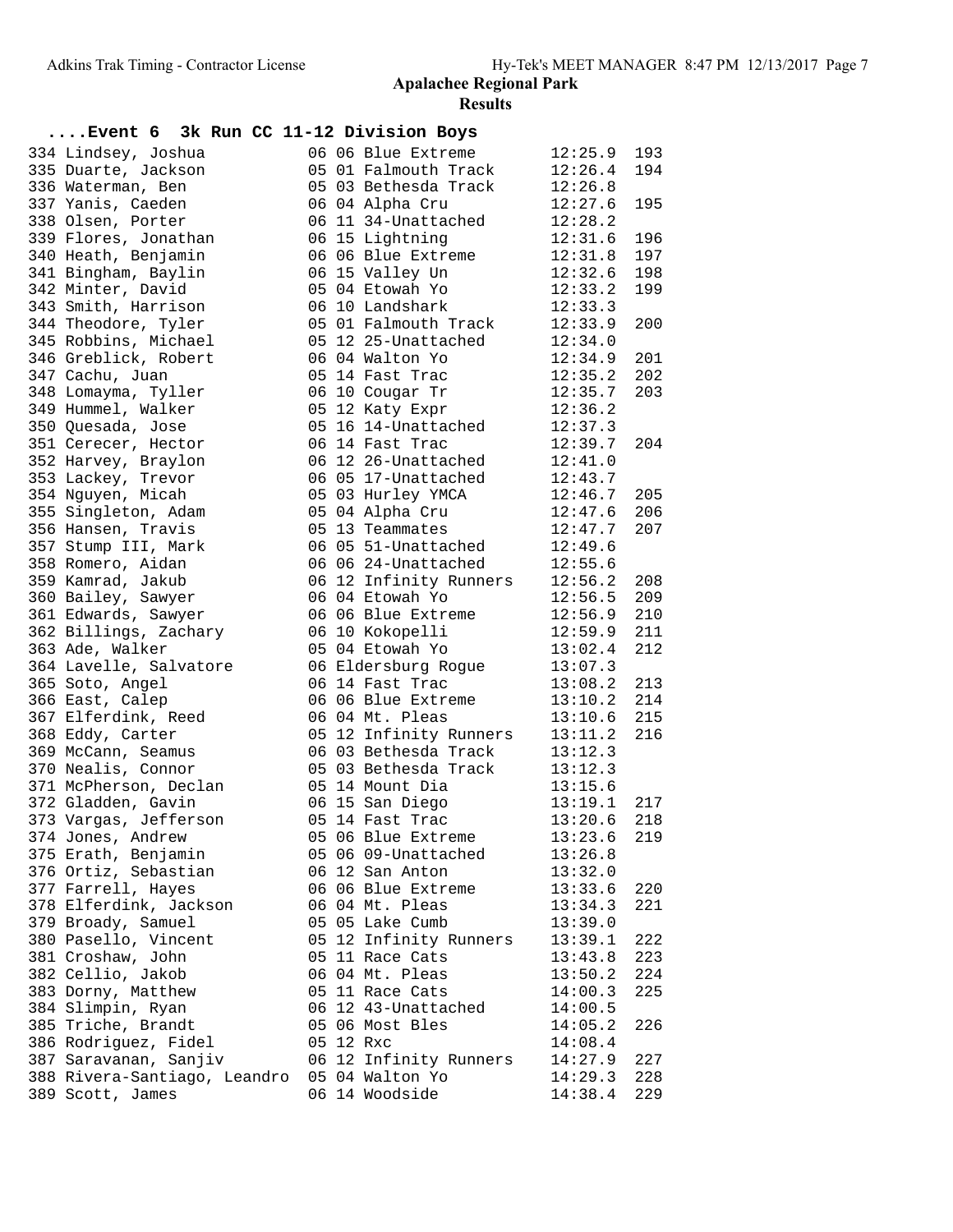| 3k Run CC 11-12 Division Boys<br>Event 6              |       |                     |    |     |     |         |     |      |     |      |
|-------------------------------------------------------|-------|---------------------|----|-----|-----|---------|-----|------|-----|------|
| 390 Reback, Jon                                       |       | 05 16 14-Unattached |    |     |     | 14:43.0 |     |      |     |      |
| 391 Valentine, Max                                    |       | 06 06 09-Unattached |    |     |     | 14:49.3 |     |      |     |      |
| 392 Roberts, Parker<br>06 06 15-Unattached<br>15:13.7 |       |                     |    |     |     |         |     |      |     |      |
| 393 Moore, Brayden                                    |       | 06 08 Lynx Yout     |    |     |     | 15:13.7 |     |      |     |      |
| 394 Luke, Aiden                                       |       | 05 06 Most Bles     |    |     |     | 15:26.7 | 230 |      |     |      |
| 395 Triche, Beau                                      |       | 05 06 Most Bles     |    |     |     | 16:25.3 | 231 |      |     |      |
| 396 Bueche, Evan                                      |       | 05 06 Most Bles     |    |     |     | 17:21.1 | 232 |      |     |      |
|                                                       |       |                     |    |     |     |         |     |      |     |      |
|                                                       |       | Team Scores         |    |     |     |         |     |      |     |      |
|                                                       |       |                     |    |     |     |         |     |      |     |      |
| Rank Team                                             | Total | $\mathbf{1}$        | 2  | 3   | 4   | 5       | * 6 | $*7$ | *8  | $*9$ |
|                                                       |       |                     |    |     |     |         |     |      |     |      |
| $Results - Men 11-12$                                 |       |                     |    |     |     |         |     |      |     |      |
| 1 15 South Orange County Wi                           | 90    | $\mathbf{1}$        | 18 | 22  | 24  | 25      | 31  | 156  | 190 |      |
| Total Time:<br>50:53.10                               |       |                     |    |     |     |         |     |      |     |      |
| 10:10.62<br>Average:                                  |       |                     |    |     |     |         |     |      |     |      |
| 2 10 Parker Panthers                                  | 95    | 3                   | 7  | 13  | 35  | 37      | 39  | 44   | 51  |      |
| Total Time:<br>50:54.20                               |       |                     |    |     |     |         |     |      |     |      |
| 10:10.84<br>Average:                                  |       |                     |    |     |     |         |     |      |     |      |
| 3 13 Rain City Flyers                                 | 123   | 2                   | 11 | 12  | 36  | 62      | 94  | 140  | 182 |      |
| Total Time:<br>51:19.10                               |       |                     |    |     |     |         |     |      |     |      |
| 10:15.82<br>Average:                                  |       |                     |    |     |     |         |     |      |     |      |
| 4 13 Bowerman Track                                   | 177   | 4                   | 27 | 42  | 46  | 58      | 77  | 124  |     |      |
| 52:12.10<br>Total Time:                               |       |                     |    |     |     |         |     |      |     |      |
| 10:26.42<br>Average:                                  |       |                     |    |     |     |         |     |      |     |      |
| 5 10 Cougar Track Club                                | 214   | 26                  | 34 | 49  | 52  | 53      | 93  | 97   | 203 |      |
| Total Time:<br>52:43.70                               |       |                     |    |     |     |         |     |      |     |      |
| 10:32.74<br>Average:                                  |       |                     |    |     |     |         |     |      |     |      |
| 6 07 Carmel Distance Projec                           | 222   | 9                   | 23 | 38  | 64  | 88      | 149 | 152  | 159 |      |
| Total Time:<br>52:40.00                               |       |                     |    |     |     |         |     |      |     |      |
| 10:32.00<br>Average:                                  |       |                     |    |     |     |         |     |      |     |      |
| 7 01 NC Surge - Advanced Ru                           | 230   | 5                   | 45 | 54  | 59  | 67      |     |      |     |      |
| Total Time:<br>52:53.60                               |       |                     |    |     |     |         |     |      |     |      |
| 10:34.72<br>Average:                                  |       |                     |    |     |     |         |     |      |     |      |
| 8 15 Valley United Track Cl                           | 235   | 14                  | 40 | 41  | 69  | 71      | 111 | 138  | 143 |      |
| Total Time:<br>52:57.00                               |       |                     |    |     |     |         |     |      |     |      |
| 10:35.40<br>Average:                                  |       |                     |    |     |     |         |     |      |     |      |
| 9 01 Sentinel Striders                                | 245   | 15                  | 21 | 50  | 76  | 83      | 109 | 115  | 176 |      |
| Total Time:<br>53:03.30                               |       |                     |    |     |     |         |     |      |     |      |
| Average: 10:36.66                                     |       |                     |    |     |     |         |     |      |     |      |
| 10 03 Fit 180 Athletics                               | 286   | 16                  | 47 | 60  | 73  | 90      | 135 | 139  | 165 |      |
| Total Time:<br>53:39.00                               |       |                     |    |     |     |         |     |      |     |      |
| Average:<br>10:43.80                                  |       |                     |    |     |     |         |     |      |     |      |
| 11 10 Kokopelli Racing Team                           | 360   | 17                  | 19 | 102 | 105 | 117     | 211 |      |     |      |
| Total Time:<br>54:16.00                               |       |                     |    |     |     |         |     |      |     |      |
| 10:51.20<br>Average:                                  |       |                     |    |     |     |         |     |      |     |      |
| 12 01 Prospect Park Youth Ru                          | 382   | 56                  | 72 | 81  | 84  | 89      | 150 | 164  |     |      |
| Total Time:<br>54:47.80                               |       |                     |    |     |     |         |     |      |     |      |
| 10:57.56<br>Average:                                  |       |                     |    |     |     |         |     |      |     |      |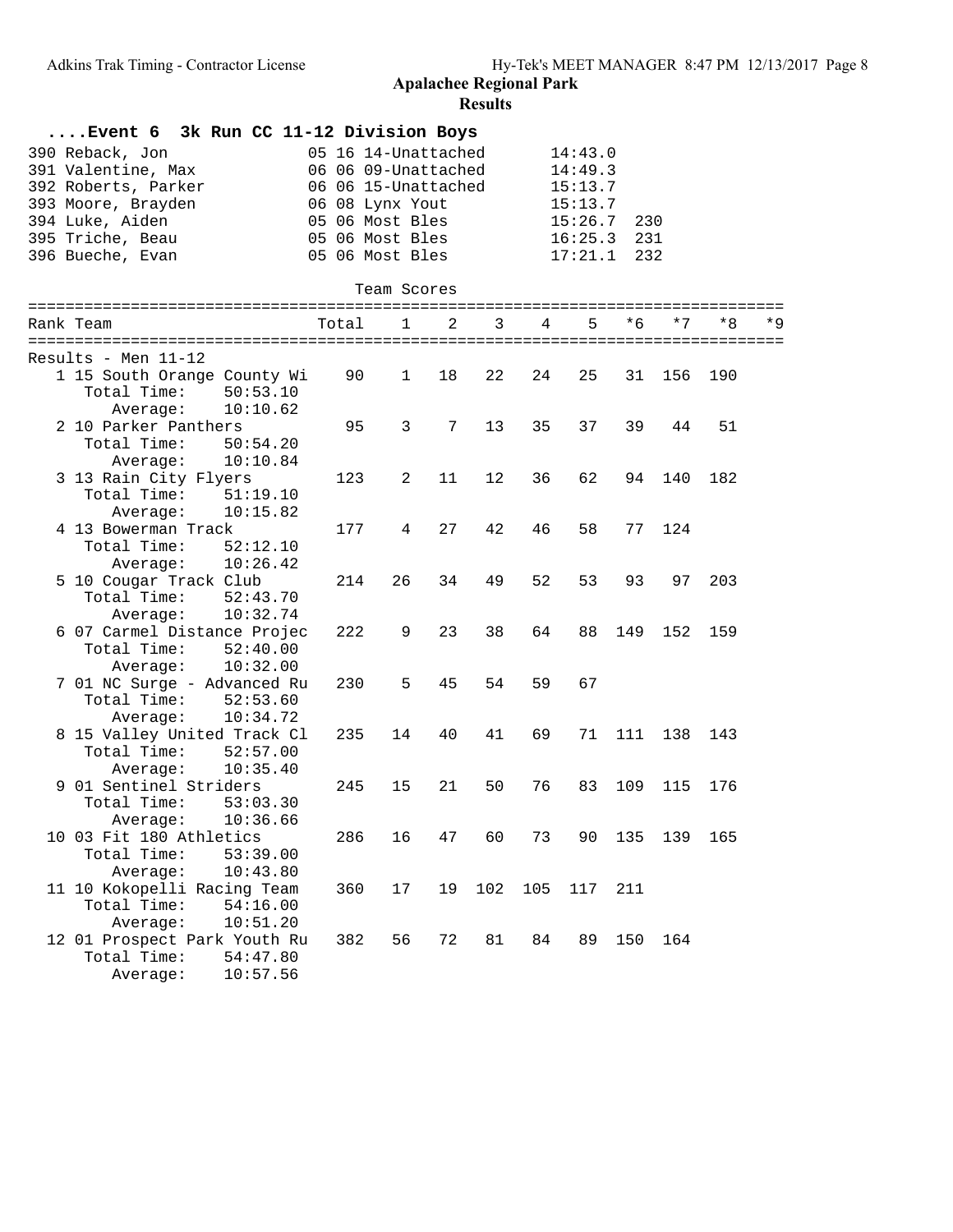| Event 6 3k Run CC 11-12 Division Boys                   |                      |     |     |     |                |     |     |     |     |     |
|---------------------------------------------------------|----------------------|-----|-----|-----|----------------|-----|-----|-----|-----|-----|
| 13 15 So Cal Roadrunners<br>Total Time:<br>Average:     | 54:53.40<br>10:58.68 | 419 | 8   | 30  | 74             | 134 | 173 | 184 |     |     |
| 14 13 North Idaho Track & Fi<br>Total Time:<br>Average: | 55:20.90<br>11:04.18 | 448 | 33  | 43  | 48             | 153 | 171 |     |     |     |
| 15 15 San Diego Waves Xtc<br>Total Time:<br>Average:    | 55:22.20<br>11:04.44 | 457 | 28  | 61  | 113            | 119 | 136 | 181 | 217 |     |
| 16 13 Teammates Running Club<br>Total Time:<br>Average: | 55:34.00<br>11:06.80 | 459 | 57  | 65  | 99             | 110 | 128 | 141 | 146 | 207 |
| 17 01 Nashua Pal Striders<br>Total Time:<br>Average:    | 55:46.30<br>11:09.26 | 482 | 55  | 91  | 92             | 121 | 123 | 131 | 183 |     |
| 18 13 McMinnville Track<br>Total Time:<br>Average:      | 55:55.30<br>11:11.06 | 492 | 75  | 79  | 87             | 125 | 126 | 155 | 163 | 179 |
| 19 14 Los Gatos<br>Total Time:<br>Average:              | 55:55.30<br>11:11.06 | 513 | 6   | 86  | 114            | 137 | 170 |     |     |     |
| 20 15 Valley United Track Cl<br>Total Time:<br>Average: | 56:14.30<br>11:14.86 | 517 | 82  | 96  | 98             | 112 | 129 | 132 | 144 | 198 |
| 21 04 Walton Youth Track<br>Total Time:<br>Average:     | 56:47.70<br>11:21.54 | 538 | 63  | 70  | 101            | 103 | 201 | 228 |     |     |
| 22 04 Great Strides<br>Total Time:<br>Average:          | 57:39.90<br>11:31.98 | 648 | 68  | 116 | 127            | 151 | 186 |     |     |     |
| 23 14 Woodside Wildebeests<br>Total Time:<br>Average:   | 59:52.50<br>11:58.50 | 666 | 20  | 106 | 120            | 191 | 229 |     |     |     |
| 24 03 Hurley YMCA<br>Total Time:<br>Average:            | 58:07.50<br>11:37.50 | 671 | 32  | 122 | 145            | 167 | 205 |     |     |     |
| 25 15 Lightning Youth Runnin<br>Total Time:<br>Average: | 57:53.50<br>11:34.70 | 673 | 10  |     | 133 154        | 187 | 189 | 196 |     |     |
| 26 01 Falmouth Track<br>Total Time:<br>Average:         | 58:43.90<br>11:44.78 | 707 |     |     | 29 107 177 194 |     | 200 |     |     |     |
| 27 04 Alpha Crush Running Cl<br>Total Time:<br>Average: | 59:15.80<br>11:51.16 | 738 | 80  | 100 | 157            | 195 | 206 |     |     |     |
| 28 14 Fast Track Lamont<br>Total Time:<br>Average:      | 59:06.90<br>11:49.38 | 759 | 108 | 118 | 162            | 169 | 202 | 204 | 213 | 218 |
| 29 04 Mt. Pleasant Track<br>Total Time:<br>Average:     | 59:09.10<br>11:49.82 | 766 | 78  | 142 | 174            | 180 | 192 | 215 | 221 | 224 |
| 30 04 Etowah Youth Track<br>Total Time:<br>Average:     | 59:24.80<br>11:52.96 | 805 | 130 | 160 | 161            | 166 | 188 | 199 | 209 | 212 |